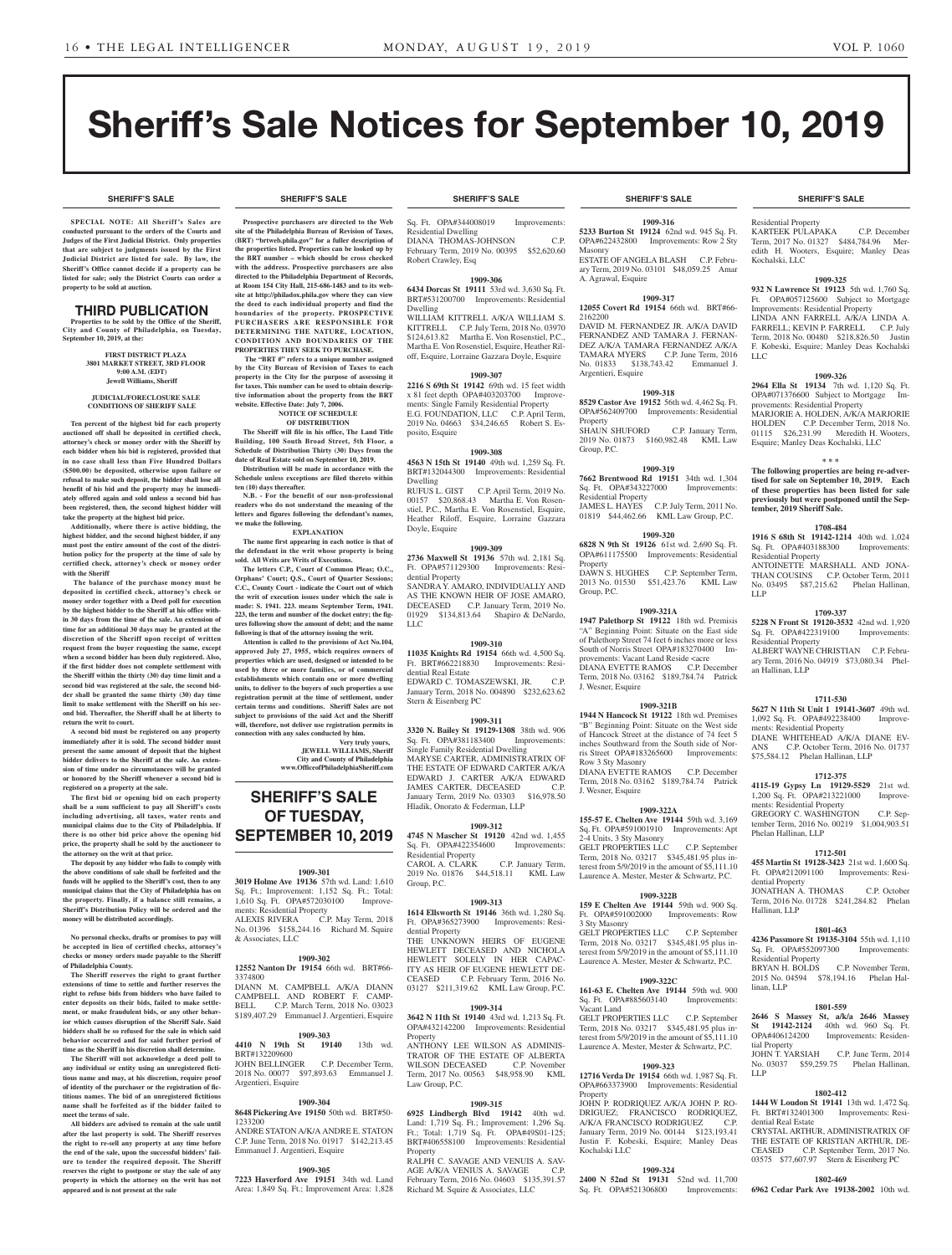dential Dwelling

Associates, LLC

Sq Ft OPA#522101400 Residential Property

Residential Dwelling

& Associates, LLC

2 Sty Masonry

provements: \$57,364.00

ments: Residential Property

& Associates, LLC

Residential Property

ates, LLC

Dwelling

**1809-406 2002 Stenton Ave 19138-3028** 50th wd. 1,280 Sq Ft BRT#171346100 Improvements: Resi-

TAMARA REID C.P. August Term, 2017 No. 01285 \$153,339.61 Powers, Kirn &

**1809-434 5436 Gainor Rd 19131-3112** 52nd wd. 1,912<br>
Sq Ft OPA#522101400 Improvements:

RHONDA I. COLLINS, IN HER CAPACITY AS DEVISEE OF LAST WILL AND TES-TAMENT OF JOSEPH W. EVANS: JOSEPH D. EVANS, IN HER CAPACITY AS DEVI-SEE OF LAST WILL AND TESTAMENT OF JOSEPH W. EVANS; WADE CHERRY, IN HIS CAPACITY AS HEIR OF THE ES-TATE OF JOSEPH W. EVANS; WENDELL SHINES, IN HIS CAPACITY AS HEIR OF THE ESTATE OF JOSEPH W. EVANS; UN-KNOWN HEIRS, SUCCESSORS, ASSIGNS, AND ALL PERSONS, FIRMS, OR ASSO-CIATIONS CLAIMING RIGHT, TITLE, OR INTEREST FROM OR UNDER JOSEPH W. EVANS A/K/A JOSEPH WENDELL EVANS, DECEASED C.P. August Term, 2017 No. 00554 \$153,964.74 Phelan Hallinan, LLP **1809-505 2529 S Camac St 19148-4311** 39th wd. 780 Sq Ft BRT#39-4338500 Improvements:

DANA A. BERGAMESCO C.P. May Term, 2016 No. 03864 \$117,982.09 Powers, Kirn

**1809-510 1934 74th Ave 19138** 42nd wd. 1,138 Sq Ft BRT#101386400 Improvements: Row B/gar

ETHEL O. BOYD A/K/A ETHEL WHITE LOWERY BOYD C.P. January Term, 2016 No. 00941 \$40,535.01 Milstead & Associ-

**1809-515 2210 N Salford St 19131** 52nd wd. 1,495 Sq Ft OPA#522265700 Subject to Mortgage Im-

DIANE BROWN C.P. January Term, 2018 No. 04166 \$103,564.82 Ras Citron, LLC **1810-324 500 W Mount Airy Ave 19119** 9th wd. On a corner formed by the intersection of the Southeasterly Side of Mount Airy Avenue and Southwesterly side of Cherokee Street (formerly Jefferson) Front: 37 ft. 0 in. Depth: 175 ft. 0 in. OPA#092053700 Improvements: Residential

JULIE ANN CUNNINGHAM AND MONTE MARTIN PAYETTE C.P. September Term, 2015 No. 00841 \$242,428.20 plus legal interest of \$29,868.14 and costs of \$2,079.00 for a subtotal of \$274,375.34 Freidman, Schuman, Applebaum, Nemeroff & Kilkenny, PC **1810-326 8446 Bayard St 19150** 50th wd. Land: 2,555 Sq. Ft.; Improvement: 1,120 Sq. Ft.; Total: 3,675 Sq. Ft. BRT#501206600 Improve-

DWIGHT MEREDITH, SOLELY AS HEIR TO EMMA R. MEREDITH, DECEASED, LAWRENCE MEREDITH, JR., SOLELY AS ADMINISTRATOR OF THE ESTATE OF EMMA R. MEREDITH, DECEASED, VANESSA D. MORANCY, SOLELY AS CO-ADMINISTRATRIX OF THE ESTATE OF EMMA R. MEREDITH, DECEASED, VEN-ITA KELLERY, SOLELY AS CO-ADMIN-ISTRATRIX OF THE ESTATE OF EMMA R. MEREDITH, DECEASED, YOLANDA R. FOSTER, SOLELY AS HEIR TO EMMA R. MEREDITH, DECEASED, YVETTE MER-EDITH, SOLELY AS HEIR TO EMMA R. MEREDITH, DECEASED, AND MALIK L. MEREDITH C.P. September Term, 2016 No. 01815 \$67,707.72 Richard M. Squire

**1810-453 8012 Ogontz Ave 19150-1412** 50th wd. 2,280 Sq. Ft. OPA#871231700 Improvements:

TANIKA S. DAVIS A/K/A TANIKA DA-<br>VIS CP November Term 2015 No. 00773 C.P. November Term, 2015 No. 00773

**1811-352 2126-2128 S 70th St 19142** 40th wd. Land: 6,300 Sq. Ft.; Improvement: 2,352 Sq. Ft.; Total: 8,652 Sq. Ft. OPA#403212200 Improve-

KATARSHA SAUNDERS AND GERALDINE SAUNDERS C.P. April Term, 2018 No. 02437 \$119,829.70 Richard M. Squire &

**1811-383 1834 S Conestoga St 19143** 51st wd. ROW 2 STY MASONRY; 1,092 Sq. Ft. BRT#514192200 Improvements: Residential

\$150,690.38 Phelan Hallinan, LLP

ments: Residential Property

Associates, LLC

Dwelling

1,409 Sq. Ft. BRT#102502100 Improvements: Row B/gar 2 Sty Masonry PRESTINA E. ALEXANDER A/K/A PRES-TINA ALEXANDER, DECEASED C.P. February Term, 2017 No. 03393 \$101,196.33 Milstead & Associates, LLC

#### **1803-408**

**4450 N 12th St 19140** 49th wd. 1,372 Sq. Ft. BRT#491456500 Improvements: Residential Real Estate

ALANA BELL C.P. August Term, 2014 No. 02148 \$58,139.47 Stern & Eisenberg PC

#### **1803-471**

**209 W Chestnut Hill Ave 19118** 9th wd. Approximately 278,784 sq. ft. of land (approximately 16,581 sq. ft. of improvement area) OPA#092227010; BRT#09-2-2270-00; BRT#88-6-0855-00; BRT#77-5-1110-00 Subject to Mortgage Improvements: Commercial Building

GREYLOCK HOLDINGS, LLC C.P. September Term, 2015 No. 00796 \$1,152,554.84 plus interest at the rate of \$198.31 per diem from and after August 31, 2015, and costs Mester & Schwartz PC Operating Account

#### **1805-524**

**2245 Wharton St 19146** 36th wd. 744 Sq. Ft. BRT#361297700; OPA# 361297700 Improvements: Residential Dwelling MARGARET COLE C.P. October Term, 2017 No. 00055 \$95,317.90 Udren Law Offices, P.C.

#### **1805-567**

**1400 Lindley Ave 19141** 17th wd. 2,796 Sq. Ft. OPA#171060400 Improvements: Residential Property

ALTHEA UNDERWOOD C.P. November Term, 2016 No. 02827 \$158,996.70 Tucker Arsenberg, P.C.

#### **1806-386**

**1523 Wynsam St 19138-1627** 10th wd. 1,156 Sq. Ft. OPA#102192900 Improvements: Residential Property FRANK BROWN, JR. C.P. October Term, 2014 No. 02903 \$139,488.94 Phelan Hal-

linan, LLP

#### **1806-539**

**5629 W Girard Ave 19131** 4th wd. SEMI/ DET 2 STY MASONRY; 1,440 Sq. Ft. BRT#043028100 Improvements: Residential Dwelling JIHAN JETER-PAULING C.P. October Term, 2016 No. 03676 \$36,780.31 McCabe, Weisberg & Conway, P.C.

#### **1807-327**

**1412 Wharton St 19146-4824** 36th wd. 1,740 Sq. Ft. OPA#365340100 Improvements: Residential Property THELMA WRIGHT C.P. May Term, 2015 No. 02236 \$290,479.85 Phelan Hallinan,

LLP **1807-339**

# **7126 N Broad St 19126-1726** 10th wd. 1,440

Sq. Ft. OPA#101006600 Improvements: Residential Property<br>ARNOLD WYNN C.P. September Term, 2017 No. 01576 \$95,002.48 Phelan Hallinan, LLP

#### **1807-364**

**99 W Sedgwick St 19119** 22nd wd. 1,669 Sq. Ft. BRT#223143400 Improvements: Residential Real Estate ALLAN J. BRADLEY A/K/A ALLAN BRAD-

LEY AND JUANITA BRADLEY F/K/A JUANITA PFAFF A/K/A JUANITA J. BRAD-LEY C.P. February Term, 2017 No. 07371 \$178,037.94 Stern & Eisenberg PC

### **1807-374**

**5718 Pentridge St 19143** 51st wd. Land: 900 Sq. Ft.; Improvement: 1,024 Sq. Ft.; Total: 1,924 Sq. Ft. OPA#513239000 Improvements: Residential Property EMMERSON A. ALLEYNE AND JOAN J. ALLEYNE C.P. December Term, 2017 No. 04121 \$40,055.76 Richard M. Squire & Associates, LLC

#### **1807-415**

**4339 Bleigh Ave 19136** 41st wd. 2,158 Sq. Ft. Improvements: Residential Real Estate DEBORAH S. PEGG C.P. August Term,

2017 No. 02344 \$171,706.50 Stern & Eisenberg PC

# **1807-462**

**643 N 57th St 19131-4805** 4th wd. 1,350 Sq. Ft. OPA#043086300 Improvements: Residential Property JACQUELINE FOX A/K/A JACQUELINE S.

FOX C.P. October Term, 2015 No. 02029 \$86,188.92 Phelan Hallinan, LLP **1807-470**

**1921 Tasker St 19145** 1,180 Sq. Ft.

OPA#363061900 Improvements: Residential Real Estate NICHOLLA ANDERSON C.P. May Term, 2014 No. 03511 \$57,479.29 Stern & Eisenberg PC

**1807-486**

**5530 Catharine St 19143** 46th wd. ROW 2 STY MASONRY; 1,486 Sq. Ft. BRT#463105200 Improvements: Residential Dwelling SHARON KAY ALLSTON, KNOWN SUR-VIVING HEIR OF AMY M. ALLSTON AND UNKNOWN SURVIVING HEIRS OF AMY M. ALLSTON C.P. May Term, 2016 No. 00635 \$86,870.42 McCabe, Weisberg & Conway, P.C.

#### **1808-303**

**7215 Guyer Ave 19153** 40th wd. 1,244 Sq. Ft. BRT#40-4347600 Subject to Mortgage Improvements: Residential Dwelling

EDWARD MORRIS A/K/A EDWARD J. MORRIS, JR. A/K/A EDWARD JOHN MORRIS, JR., INDIVIDUALLY AND AS A KNOWN HEIR OF BETTY LOU MOR-RIS; RENEE M. CLARK, KNOWN HEIR OF BETTY LOU MORRIS; UNKNOWN HEIRS, SUCCESSORS, ASSIGNS, AND ALL PER-SONS, FIRMS, OR ASSOCIATIONS CLAIM-ING RIGHT, TITLE OR INTEREST FROM OR UNDER BETTY LOU MORRIS C.P. September Term, 2017 No. 02888 \$78,224.34 Udren Law Offices, P.C.

#### **1808-322**

**201 N 36th St 19104** 24th wd. 1,800 Sq. Ft. BRT#871530080 Improvements: 3 Story Masonry Store/office With Apt CHRISTY GARRETT A/K/A CHRISTY D. GARRETT C.P. October Term, 2017 No. 01659 \$391,208.49 Eisenberg, Gold & Cettei, PC

#### **1808-336**

**3331 Kayford Cir 19114** 66th wd. 2,508 Sq. Ft. BRT#661117100 Improvements: Residential Real Estate MICHAEL PERRY AND JUANITA PER-RY C.P. September Term, 2017 No. 01444 \$206,428.37 Stern & Eisenberg PC

**1808-404**

**2009 Eastburn Ave 19138** 10th wd. SEMT/ DET 2 STY MASONRY; 1,530 Sq. Ft. BRT#102106000 Improvements: Residential Dwelling TONYA FOUNTAINE, ADMINISTRATRIX OF THE ESTATE OF LINDA JUANITA FOUNTAINE BAILEY A/K/A LINDA BAI-LEY C.P. January Term, 2017 No. 03204 \$41,220.82 McCabe, Weisberg, & Conway,

#### **1808-414**

LLC

**5930 Avonhoe Rd 19138-1504** 59th wd. 1,572 Sq. Ft. OPA#592310130 Improvements: Residential Property MILDRED M. UNGER A/K/A MILDRED M. C.P. December Term, 2017 No. 02058 \$170,738.77 Phelan Hallinan, LLP

#### **1808-521**

**2925 Brighton St 19149** 55th wd. 1,899 Sq. Ft. OPA#55-1-3633-00 Improvements: Single Family, Residential Dwelling PEDRO TORRES AND MONICA VELAS-QUEZ TORRES C.P. January Term, 2018 No. 02810 \$159,604.29 Hladik, Onorato & Federman, LLP

#### **1808-559**

**114 E Mayland St 19144** 59th wd. Land: 1,937 Sq. Ft.; Improvement: 1,584 Sq. Ft.; Total: 3,521 Sq. Ft. OPA#592123300 Improvements: Residential Property THE UNKNOWN HEIRS OF CHRISTINE WILLIAMS, DECEASED AND ROSA JONES C.P. August Term, 2014 No. 00359 \$31,461.86 Richard M. Squire & Associates, LLC

#### **1808-582**

**7335 N 19th St 19126-1541** 10th wd. 1,344 Sq. Ft. OPA#101116400 Residential Property CYNTHIA COOPER C.P. October Term, 2017 No. 02112 \$83,260.30 Phelan Hallinan, LLP

#### **1808-590**

**2651 E. Auburn St 19134** 25th wd. Land: 1,000 Sq. Ft.; Improvement: 564 Sq. Ft.; Total: 1,564 Sq. Ft. OPA#251026700 Improvements: Residential Property DAVID GALLAGHER AND EILEEN GAL-LAGHER C.P. February Term, 2016 No. 02050 \$123,436.19 Richard M. Squire & Associates, LLC

#### **1808-592**

**8008 Gilbert St 19150** 50th wd. BRT#50- 2116800

SABRINA M. SPEIGHT C.P. February Term, 2015 No. 02060 \$304,573.45 Romano, Garubo & Argentieri

**SHERIFF'S SALE SHERIFF'S SALE SHERIFF'S SALE SHERIFF'S SALE SHERIFF'S SALE**

### **1808-598**

**1629 E Tulpehocken St 19138-1605** 10th wd. 1,212 Sq. Ft. OPA#102214400 Improvements: Residential Property MARQUETA SMITH C.P. February Term, 2018 No. 00567 \$174,538.09 Phelan Hallinan, LLP

#### **1808-606A**

**3601 Lancaster Ave 19104** 24th wd. 1,220 Sq. Ft. BRT#871114750 Improvements: 3 Story Masonry Store/office With Apt CHRISTY GARRETT A/K/A CHRISTY D. GARRETT C.P. October Term, 2017 No. 01659 \$391,208.49 Eisenberg, Gold & Cettei, PC

# **1808-606B**

**3525 Lancaster Ave 19104** 24th wd. 916 Sq. Ft. BRT#871530030 Improvements: 3 Story Masonry Store/office With Apt CHRISTY GARRETT A/K/A CHRISTY D. GARRETT C.P. October Term, 2017 No. 01659 \$391,208.49 Eisenberg, Gold & Cettei, PC

#### **1808-607A**

**1345 E Airdrie St 19124-554** 33rd wd. on north side of Airdrie Street at the distance of 90 Feet 0 inches eastward from the east side of Floyd Street; Front: 15 ft. 0 in; Depth: 98 ft. 6 in. OPA#331241300 Subject to Mortgage MICHAEL J. SABATO C.P. August Term, 2017 No. 01211 \$727,663.02 plus interest at the per diem rate of \$104.58 from 8/16/17 forward and all costs of this action McCabe, Weisberg & Conway, P.C.

#### **1808-607B**

**2568 E Auburn St 19134-4739** 25th wd. on the southwesterlyside of Auburn Street at the distance of 48 Feet 1 Inch southeastwardly from the southeasterly side of Livingston Street; Front: 11 ft. 11 in; Depth: 37 ft. 6 in. OPA#251023200 Subject to Mortgage MICHAEL J. SABATO C.P. August Term, 2017 No. 01211 \$727,663.02 plus interest at the per diem rate of \$104.58 from 8/16/17 forward and all costs of this action McCabe, Weisberg, & Conway, LLC

#### **1808-607C**

**4320 Cloud St 19124-4007** 23rd wd. on the Nortwesterly side of Cloud Street (formerly Spring) laid out 30 feet wide on said plan at the distance of 160 Feet 9 5/8 inches northeasterly from the northeasterly side of Church Street as laid out 50 feet wide; Front: 107 ft 1 1/4 in; Depth: 20 ft. 5/8 in OPA#232298200 Subject to Mortgage

MICHAEL J. SABATO C.P. August Term, 2017 No. 01211 \$727,663.02 plus interest at the per diem rate of \$104.58 from 8/16/17 forward and all costs of this action McCabe, Weisberg & Conway, P.C.

#### **1808-608A**

**5214 Hawthorne St 19124** 62nd wd. on Northwesterly side of Hawthorne Avenue at the distance of 131 Feet 9 inches northeastwardly from the northeasterly side of Pratt Street; Front: 14 ft 11 in; Depth: 99 ft 1 in OPA# 622252000 Subject to Mortgage MICHAEL J. SABATO C.P. August Term, 2017 No. 01211 \$727,663.02 plus interest at the per diem rate of \$104.58 from 8/16/17 for-

ward and all costs of this action McCabe, Weisberg & Conway, P.C.

#### **1808-608B**

**4813 N Howard St 19120-4217** 42nd wd. on the east side of Howard Street at the distance of 84 Feet, 10 1/2 inches northward from the north side of Loudon Street; Front: 14 ft. 1 in; Depth: 38 ft. 5 3/8 in. OPA#422329500 Subject to Mortgage

MICHAEL J. SABATO C.P. August Term, 2017 No. 01211 \$727,663.02 plus interest at the per diem rate of \$104.58 from 8/16/17 forward and all costs of this action McCabe, Weisberg & Conway, P.C.

#### **1808-608C**

**5114 James St 19137-1209** 45th wd. on the northwardly side of James Street in Frankford, beginning at a point at the distance of 32 Feet 10 7/8 Inches westwardly from the westerly side of Ann Street; Front: 38 ft. 0 in; Depth: 16 ft. 1/8 in OPA#453411800 Subject to Mortgage

MICHAEL J. SABATO C.P. August Term, 2017 No. 01211 \$727,663.02 plus interest at the per diem rate of \$104.58 from 8/16/17 forward and all costs of this action McCabe, Weisberg & Conway, P.C.

#### **1808-609A**

**3096 Janney St 19134-3716** 25th wd. On the Northwest Side of Janney Street (40 feet wide) at a distance of on Northwesterly side of Hawthorne Avenue at the distance of 49 Feet 6 inches southwestward from the southwest side of Clearfield St; Front: 13 ft 1 in; Depth: 55 ft 2 in OPA#252416200 Subject to Mortgage MICHAEL J. SABATO C.P. August Term, 2017 No. 01211 \$727,663.02 plus interest at

# the per diem rate of \$104.58 from 8/16/17 forward and all costs of this action McCabe,

Weisberg & Conway, P.C. **1808-609B**

**310 W Raymond St 19140-1512** 42nd wd. on the south side of Raymond Street (40 feet wide) at the distance of 84 Feet 2 inches westward from the west side of 3rd St; Front: 16 ft. 9 in.; Depth: 45 ft. 0 in. OPA#422023600 Subject to Mortgage MICHAEL J. SABATO C.P. August Term, 2017 No. 01211 \$727,663.02 plus interest at the per diem rate of \$104.58 from 8/16/17 forward and all costs of this action McCabe, Weisberg & Conway, P.C.

### **1808-609C**

**4711 Tacony St 19137-1123** 45th wd. on the southeasterly side of Tacony Street (now 50 feet wide), beginning at a distance of 88 Feet 4 inches northeastwardly from the northeasterly side of Margaret Street; Front: 14 ft. 1 in.; Depth: 100 ft. 0 in. OPA#453435400 Subject to Mortgage MICHAEL J. SABATO C.P. August Term,

2017 No. 01211 \$727,663.02 plus interest at the per diem rate of \$104.58 from 8/16/17 forward and all costs of this action McCabe, Weisberg & Conway, P.C.

#### **1808-610A**

**1914 E Thayer St 19134-2512** 45th wd. on the southwest side of Thayer Street at the distance of 91 Feet southward from the southeast side of Jasper Street; Front: 14 ft. 0 in; Depth: 70 ft. 0 in OPA#452065300 Subject to Mortgage MICHAEL J. SABATO C.P. August Term, 2017 No. 01211 \$727,663.02 plus interest at the per diem rate of \$104.58 from 8/16/17 forward and all costs of this action McCabe, Weisberg & Conway, P.C.

#### **1808-610B**

**1938 E Tioga St 19134-2040** 45th wd. on the southwest side of Tioga Street at the distance of 16 Feet northwestward from the northwest side of Emerald Street; Front: 14 ft. 5 3.8 in.; Depth: 82 ft. 0 in. OPA#452102800 Subject to Mortgage MICHAEL J. SABATO C.P. August Term, 2017 No. 01211 \$727,663.02 plus interest at

the per diem rate of \$104.58 from 8/16/17 forward and all costs of this action McCabe, Weisberg & Conway, P.C.

**1808-610C 5528 Torresdale Ave 19124-1638** 41st wd. on the northwesterly side of Torresdale Avenue, at the distance of 65 feet southwestwardly from the southwesterly side of Anchor Street; Front: 15 ft. 8 in.; Depth: 75 ft. 0 in OPA#411281500

MICHAEL J. SABATO C.P. August Term, 2017 No. 01211 \$727,663.02 plus interest at the per diem rate of \$104.58 from 8/16/17 forvard and all costs of this action McCabe,

**1808-611A 2919 Weikel St 19134-4106** 25th wd. on the southeasterly side of Weikel Street at a distance of 464 Feet 11 1/4 inches southwesterly from the southwesterly side of Ann Street; Front: 14 ft. 4 in.; Depth: 62 ft. 0 in. OPA#252380400

MICHAEL J. SABATO C.P. August Term, 2017 No. 01211 \$727,663.02 plus interest at the per diem rate of \$104.58 from 8/16/17 forward and all costs of this action McCabe,

**1808-611B 406 W Wellens St 19120-3329** 42nd wd. on the south side of Wellens Street (also known as Wellens Avenue) at the distance of 43 Feet westward from the west side of 4th Street; Front: 14 ft. 0 in.; Depth: 64 ft. 6 in OPA#422230800

MICHAEL J. SABATO C.P. August Term, 2017 No. 01211 \$727,663.02 plus interest at the per diem rate of \$104.58 from 8/16/17 forward and all costs of this action McCabe,

**1809-326 9276 Darlington Rd 19115** 63rd wd. DET 2 STY MASONRY + OTHER; 1,979 Sq Ft BRT#632219400 Subject to Mortgage Im-

**1809-328 1670 E Walnut Ln 19138** 10th wd. ROW CONV/APT 2 STY MASON; 1,660 Sq Ft BRT#102154600 Improvements: Residential

KIMBERLY A. RYKARD, KNOWN SUR-VIVING HEIR OF HELEN RYKARD AND UNKNOWN SURVIVING HEIRS OF HEL-EN RYKARD C.P. March Term, 2017 No. 02368 \$153,633.64 McCabe, Weisberg &

Subject to Mortgage

Weisberg & Conway, P.C.

Subject to Mortgage

Weisberg & Conway, P.C.

Subject to Mortgage

Weisberg & Conway, P.C.

provements: Residential Dwelling MARY BERARDI F/K/A MARY COLAVITA AND BRUNO BERARDI C.P. October Term, 2015 No. 01974 \$240,730.78 Mc-

Cabe, Weisberg & Conway, P.C.

Dwelling

Conway, P.C.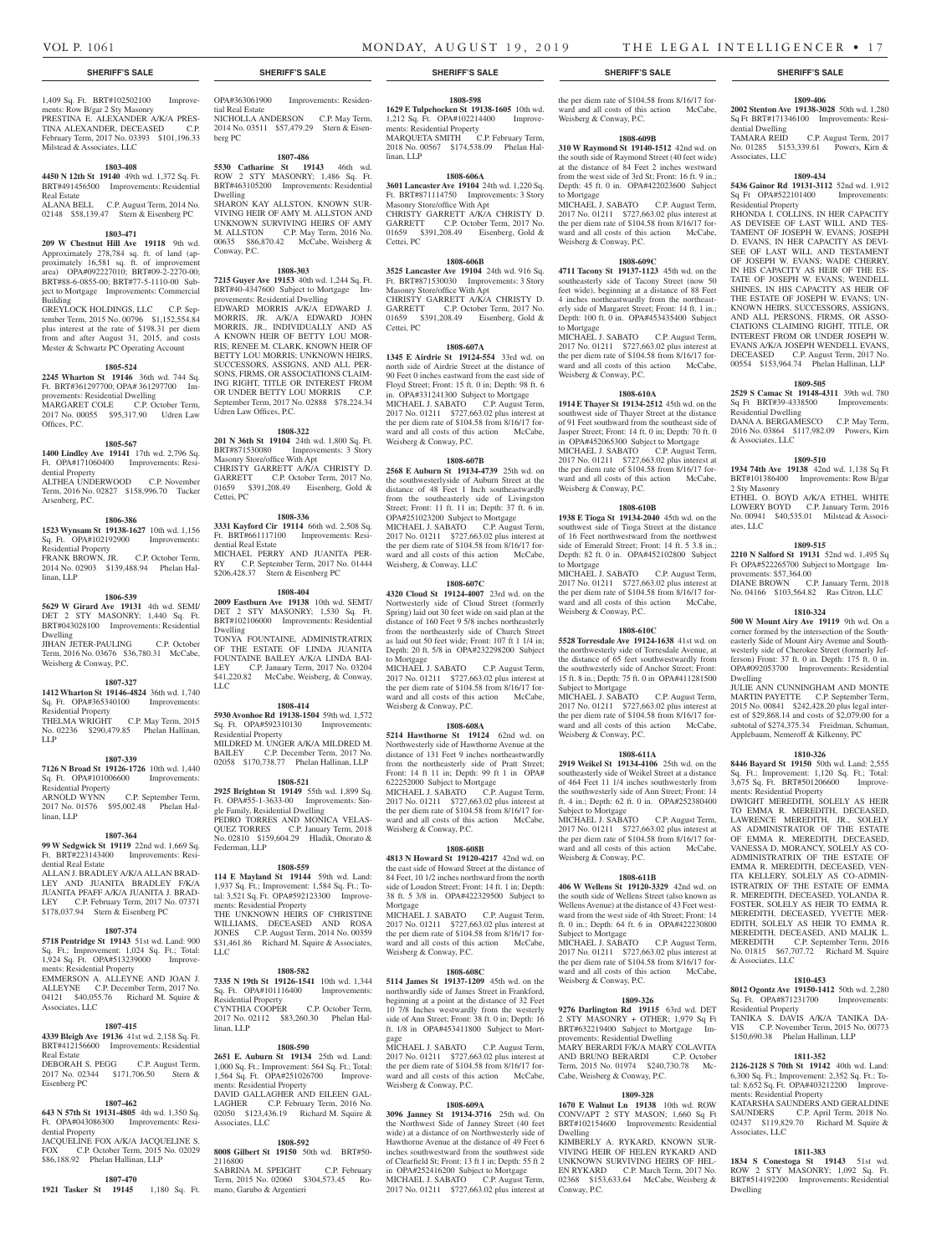TELITHA FRAZIER, KNOWN SURVIVING HEIR OF PHYLLIS N. FRAZIER-WARE A/K/A PHYLLIS WARE, ELIZABETH M. LOMAS, KNOWN SURVIVING HEIR OF PHYLLIS FRAZIER-WARE A/K/A PHYL-LIS WARE, AUDRA E. FRAZIER, KNOWN SURVIVING HEIR OF PHYLLIS N. FRA-ZIER-WARE A/K/A PHYLLIS WARE AND UNKNOWN SURVIVING HEIRS OF PHYL-LIS N. FRAZIER-WARE A/K/A PHYLLIS WARE C.P. October Term, 2016 No. 04194 \$36,588.31 McCabe, Weisberg & Conway, P.C.

#### **1811-411**

**6130 Columbia Ave 19151-3417** 34th wd. Land Area: 6,000 Sq. Ft. BRT#342110300 Improvements: Det W/d Gar 3 Sty Stone ECKARD A. GARVIN A/K/A ECKARD GARVIN C.P. March Term, 2018 No. 01699 \$97,914.73 Milstead & Associates, LLC

# **1811-475**

**5926 Chew Ave 19138** 22nd wd. 2,802 Sq. Ft. OPA#592298300 Subject to Mortgage Improvements: Residential Property CHARMAINE LEWIS C.P. July Term, 2015 No. 00986 \$43,843.08 Tucker Arensberg, P.C.

#### **1811-561A**

**1131 S. Sydenham St 19146-3113** 36th wd. 658 sq. ft. (Land Area); 728 sq. ft. (Improvement Area) OPA#365087600 Improvements: Row 2 Sty Masonry 2MORROWS SOLUTIONS 2DAY LLC C.P. May Term, 2018 No. 00165 \$225,082.35 Brown McGarry Nimeroff LLC

# **1811-561B**

**6727 N 16th St 19126-2731** 10th wd. 1,801 sq. ft. (Land Area); 1,512 sq. ft. (Improvement Area) OPA#101026800 Improvements: Row B/gar 2 Sty Masonry 2MORROWS SOLUTIONS 2DAY LLC C.P. May Term, 2018 No. 00165 \$225,082.35 Brown McGarry Nimeroff LLC

### **1812-326**

**2006 W Cheltenham Ave 19138** 10th wd. 1,800 sq. ft. OPA#10-1-4085-00 Improvements: 2 Story Row Masonry - Residential ANTHONY MORSE C.P. May Term, 2017 No. 04204 \$63,791.17 Hladik, Onorato & Federman, LLP

# **1812-454**

**3640 E Allen St 19134** 45th wd. 2 STY MA-SONRY; 1,200 sq. ft. BRT#451128200 Improvements: Residential Dwelling CARLOS VARONA, JR C.P. April Term, 2017 No. 03162 \$30,157.37 McCabe, Weisberg & Conway, P.C.

#### **1812-456**

**10230 Selmer Pl 19116-3628** 58th wd. 3,154 sq. ft. BRT#582464100 Improvements: Residential Dwelling ZAZA GABUNIYA AND EKA BAR-

BAKADZE A/K/A EKA DERENOVSKY C.P. September Term, 2016 No. 03013 \$191,379.25 Powers, Kirn & Associates, LLC

#### **1812-470**

**6214 Gillespie St 19135-3215** 55th wd. Beginning Point: on the Northwesterly side of Gillespie Street (40 feet wide) at the distance of 457 feet 7-1/2 inches measured Southwestwardly along the said side of Gillespie Street from its intersection with the Southwesterly side of Robbins Street (60 feet wide) OPA#552425400 Improvements: Row B/gr 2 Sty Masonry RUBIN BONNY AND BRENDA J. MOON C.P. February Term, 2018 No. 00800 \$107,487.90 Parker McCay, Esquire

#### **1812-526**

**1419 N 18th St 19121** 47th wd. 1,880 sq. ft. OPA#471289910 Improvements: Single Family Row 3 Story Masonry RHEA A. GAINES C.P. October Term, 2016 No. 01434 \$103,218.40 Hladik, Onorato & Federman, LLP

# **1901-302**

**147 Harvey St 19144** 59th wd. 5,503 Sq. Ft. OPA#593054600 Improvements: Residential Property IDRIS ABDUS-SABER C.P. March Term, 2015 No. 01131 \$321,632.68 Manley Deas

# Kochalski, LLC

**1901-314 2319 S Croskey St 19145** 48th wd. 1,120 Sq. Ft. OPA#482216800 Improvements: Residential Property MICHAEL THOMPSON; LYNDA A.

THOMPSON, A/K/A LYNDA THOMPSON C.P. April Term, 2016 No. 02359 \$72,370.48

Manley Deas Kochalski, LLC

**1901-331 8211 Narvon St 19136** 57th wd. 4,321 Sq. Ft.

#### **1901-342 3132 Livingston St 19134-5129** 25th wd. 928 Sq. Ft. OPA#251328600 Improvements: Residential Property KEVIN P. BARR C.P. August Term, 2017

No. 02568 \$100,735.53 Phelan Hallinan, LLP **1901-405**

**5628 Belmar St 19143-4713** 51st wd. On the Southeasterly Side of Belmar St.; 196ft. 0in. Southwestwardly from the Southwesterly side of 56th St.; Front: 16ft. 0in. Depth: 63ft. 6in. OPA#51-4-1052-00 MAURICE NESMITH C.P. March Term, 2016 No. 001516 \$63,958.21 Phelan Hallinan, LLP

#### **1901-411 3316 N Fairhill St 19140** 19th wd. ROW 2 STY MASONRY; 1,098 Sq. Ft. BRT#193175700 Improvements: Residential Dwelling TERESA HARRIS C.P. May Term, 2018 No. 00257 \$67,078.25 McCabe, Weisberg & Conway, P.C.

**1901-414 604 Levick St 19111** 35th wd. 1,733 Sq. Ft. BRT#353036700 Improvements: Residential Real Estate WILFORD O. LANE, JR. A/K/A WILFORD LANE C.P. April Term, 2016 No. 00344 \$89,772.72 Stern & Eisenberg PC

# **1901-426**

**9725 Portis Rd 19115-1904** 58th wd. 5,800<br>Sq. Ft. BRT#581209700 Improvements: Sq. Ft. BRT#581209700 Improvements: Residential Dwelling ALFIE NATALE C.P. November Term, 2015 No. 03506 \$276,990.39 Powers, Kirn & Javardian, LLC

#### **1901-440**

**108 Hickory Hill Rd 19154-4306** 66th wd. 1,296 Sq. Ft. OPA#662308700 Improvements: Residential Property THOMAS J. HOLZER; ELEANOR E. HOL-<br>ZER C.P. February Term. 2018 No. 03206 C.P. February Term, 2018 No. 03206 **EXACTLE CALL COLUMN** FORM, 2013.

#### **1902-321**

**5512 Rising Sun Ave 19120-3011** 42nd wd. BRT#871402945 Improvements: Residential Dwelling VIVIAN BYERS AND THE UNITED STATES OF AMERICA C.P. February Term, 2017 No. 03057 \$94,794.01 Powers, Kirn & Associates, LLC

#### **1902-323**

**905 Granite St 19124** 35th wd. 930 sq. ft. BRT#351140200 Improvements: Residential Real Estate SHEILA TAGGART A/K/A SHELIA TAG-GART C.P. April Term, 2018 No. 00557 \$76,568.86 Stern & Eisenberg PC

**1902-325**

**522 S 55 St 19143-1902** 46th wd. 1,416 sq. ft. OPA#463195100 Improvements: Residential Property LORETTA GRACIA C.P. June Term, 2018 No. 03661 \$100,389.17 Phelan Hallinan, LLP

# **1902-337**

**6816 Finch Pl 19142** 40th wd. 1,624 sq. ft. OPA#406577500 Improvements: Residential Property ELSIE NICHOLS; BOBBIE GIVENS; THE

UNITED STATES OF AMERICA, INTER-NAL REVENUE SERVICE C.P. February Term, 2017 No. 04211 \$87,133.46 Manley Deas Kochalski, LLC

#### **1902-338**

**2601 W Somerset St 19132** 34th wd. unknown BRT#871553540 & City Registry No. 035N23-0394 Subject to Mortgage Subject to Rent Improvements: Mixed Use (commercial/ residential) Property MAO KHAI VAN C.P. May Term, 2018 No. 02301 \$220,349.69 Grim, Biehn & Thatcher

#### **1902-379**

**1336 Jackson St 19148** 39th wd. 1,037 sq. ft.; Improvements: 1431 sq. ft. OPA#394284600 JAMES DEMARCO A/K/A JAMES DE MARCO C.P. May Term, 2018 No. 03087 \$139,148.76 Ras Citron, LLC

#### **1902-380**

**6208 Lansdowne Ave 19151** 34th wd. unknown BRT#34-2046700, 34-2046800 & 34- 2046900 & City Registry No. 068N24-0142, 068N24-0143, & 068N24-0138 Subject to Mortgage Subject to Rent Improvements: Residential Property

VAN THUY TRUONG C.P. May Term, 2018 No. 02319 \$224,885.76 Grim, Biehn & Thatcher

#### **1902-387 125 Mifflin St 19148-1903** 1st wd. 915 sq.

ft. BRT#011169700 Improvements: Row 2 Sty Masonry PATRICK BANNING AND JENNIFER C. BANNING C.P. November Term, 2017 No. 02949 \$166,078.57 McCabe, Weisberg & Conway, P.C.

# **1902-403**

**235 Byberry Rd 19116** 58th wd. S/D W/B GAR 1 STY MAS+OTH; 1,000 sq. ft. BRT#583000705 Improvements: Residential Dwelling SEAN P. ROMSDAHL C.P. May Term, 2018 No. 02028 \$213,914.70 McCabe, Weisberg & Conway, P.C.

# **1902-492**

**4123 K St 19124** 1,138 sq. ft. OPA#332328200 Improvements: Residential KATHLEEN A. MCCROREY C.P. September Term, 2017 No. 02863 \$39,155.90 Hill Wallack, LLP

### **1902-511**

**6720 Dorel St 19142-2607** 40th wd. 1,170 sq. ft. OPA#406350000 Improvements: Residential Property RASHEED J. GILLIARD; GIOAVONDA L. GILLIARD C.P. June Term, 2013 No. 00283 \$131,471.98 Phelan Hallinan, LLP

#### **1902-534**

**4824 Summerdale Ave 19124** 35th wd. 1,833 sq. ft. BRT#351387305 Improvements: Residential Dwelling AXEL RODRIGUEZ C.P. May Term, 2017 No. 1703 \$46,296.98 Weber Gallagher Simpson Stapleton Fires & Newby, LLP

#### **1902-541A**

**400 Leverington Ave 19120** 21st wd. 1,419 sq. ft. lot OPA#871105200 Subject to Mortgage Subject to Rent Improvements: 2,216 Sq. Ft. Mixed-use Commercial And Residential Building

JOHN BENHAM, III, AND JOANNE BEN-HAM C.P. November Term, 2017 No. 02657 \$295,000.00 Gibson & Perkins, P.C.

# **1902-541B**

**4107 Mitchell St 19128** 21st wd. 1,800 sq. ft. lot OPA#212203000 Subject to Mortgage Improvements: 2 Story Masonry Rowhome (1,200 Sq. Ft.) JOHN BENHAM, III C.P. November Term, 2017 No. 02657 \$295,000.00 Gibson & Perkins, P.C.

#### **1903-311**

**7734 Fayette St 19150** 50th wd. 1,424 Sq. Ft. BRT#501021600 Improvements: Residential Real Estate

CHONTEA KYLI SCOTT A/K/A CHONTEA K. SCOTT C.P. May Term, 2018 No. 02704 \$109,361.45 Stern & Eisenberg PC

# **1903-312**

**4116 Pechin St 19128-3514** 21st wd. 2,600 Sq. Ft. BRT#212159800 Improvements: Residential Real Estate JOHN WRIGHT AND TERESA WRIGHT C.P. February Term, 2018 No. 00481 \$242,424.77 Stern & Eisenberg PC

# **1903-329**

**608 Kingsley St 19128-2709** 21st wd. 1,719 Sq. Ft. OPA#213094520 Improvements: Residential Property

STEPHEN J. MATTEO A/K/A STEPHEN MATTEO; KAREN MATTEO A/K/A KAREN MORAN C.P. July Term, 2018 No. 03126 \$389,802.41 Phelan Hallinan, LLP

# **1903-332**

**715 Fisher St a/k/a 715 W Fisher Ave 19120- 2725** 49th wd. 1,076 Sq. Ft. OPA#492048300 Improvements: Residential Property CHERITA M. BROWN C.P. December Term, 2017 No. 01299 \$87,642.64 Phelan Hallinan, LLP

# **1903-336**

**2645 Parma Rd 19131-2708** 52nd wd. 1,152 Sq. Ft. OPA#521239600 Improvements: Residential Property WILLIAM T. SMITH C.P. September Term, 2015 No. 02073 \$85,157.75 Phelan Hal-

# linan, LLP

**1903-338 6725 N 7th St 19126-3024** 61st wd. 2,205 Sq. Ft. OPA#611150100 Improvements: Residential Property CHRISTOPHER ELSETINOW; LYDIA E. ELSETINOW C.P. September Term, 2018

No. 02497 \$188,486.34 Phelan Hallinan, LLP **1903-352**

# **5133 Oxford Ave 19124-2521** 62nd wd. 1,516

### **SHERIFF'S SALE SHERIFF'S SALE SHERIFF'S SALE SHERIFF'S SALE SHERIFF'S SALE**

Sq. Ft. OPA#621310900 Improvements: Residential Property ERIC JONES C.P. July Term, 2015 No. 01572 \$132,570.15 Phelan Hallinan, LLP

# **1903-361**

**1903-446** 925 Granite St 19124-1730 35th wd. 1,104<br>Sq. Ft. OPA#351141200 Improvements:

JEAN MARY GEORGES-MILORD C.P. February Term, 2015 No. 00207 \$77,319.12

**1903-449 137 W 65th Ave 19120-1026** 61st wd. (formerly 50th wd.) 1,328 Sq. Ft. OPA#611395600 Improvements: Residential Property ANTHONY WIMMS, SR C.P. June Term, 2018 No. 00017 \$118,585.72 Phelan Hal-

**1903-466 9315 Spice Bush Ln 19115** 63rd wd. (formerly part of 57th wd.) BRT#632216400 Improvements: Residential Dwelling

BASEM HAMAD C.P. December Term, 2014 No. 00605 \$394,364.28 Powers, Kirn

**1903-474 1548 McKean St 19145** 48th wd. BRT#481104900 Subject to Mortgage Im-

FINACARO-MAGLIO, INC C.P. December Term, 2017 No. 0179 \$4,567.97 McCabe,

**1903-475 1550 McKean St 19145** 48th wd. BRT#882937275 Subject to Mortgage Im-

FINACARO-MAGLIO, INC. C.P. December Term, 2017 No. 0178 \$410,199.33 Mc-

**1903-478 4821 N Mascher St a/k/a 4821 Mascher St 19120-4219** 42nd wd. 1,350 Sq. Ft. OPA#422356500 Improvements: Residen-

ENEIDA L. MELENDEZ, IN HER CAPAC-ITY AS HEIR OF ENEIDA ORTEGA, DE-CEASED; DAMARIS ORTIZ, IN HER CA-PACITY AS HEIR OF ENEIDA ORTEGA, DECEASED; SHARON EMY MARTINEZ-ORTEGA, IN HER CAPACITY AS HEIR OF ENEIDA ORTEGA, DECEASED; OSCAR J. MARTINEZ, IN HIS CAPACITY AS HEIR OF ENEIDA ORTEGA, DECEASED; UN-KNOWN HEIRS, SUCCESSORS, ASSIGNS, AND ALL PERSONS, FIRMS, OR ASSOCIA-TIONS CLAIMING RIGHT, TITLE, OR IN-TEREST FROM OR UNDER ENEIDA ORTE-GA, DECEASED C.P. April Term, 2017 No. 02772 \$65,425.39 Phelan Hallinan, LLP **1903-490 6303 Crittenden St 19138** 22nd wd. 1,760 Sq. Ft. OPA#221316500 Improvements:

MELISSA CARTER C.P. April Term, 2017 No. 02765 \$139,359.21 Phelan Hallinan,

**1903-491 153 Tree St 19148** 39th wd. Land: 752 Sq. Ft.; Improvement: 960 Sq. Ft.; Total: 960 Sq. Ft. OPA#391082700 Improvements: Resi-

PATRICIA ROGERS C.P. July Term, 2018 No. 00882 \$176,220.27 Richard M. Squire

**1903-503 4606 Wayne Ave 19144-3624** 13th wd. OPA#13-3-0904-00 Improvements: Single

PAULINE BRONNER C.P. December Term, 2016 No. 00931 \$101,512.80 Hladik,

**1904-356 1528 68th Ave 19126-2747** 10th wd. 1,440 Sq. Ft. OPA#101248800 Improvements: Resi-

RHONDA L. MILLER A/K/A RHONDA LATOYA MILLER C.P. March Term, 2018 No. 01236 \$167,094.14 Phelan Hallinan,

**1904-407 4211 Tudor St 19136** 41st wd. 1,460 Sq. Ft. OPA#412138200 Subject to Mortgage Im-

**1904-425 1214 Allengrove St 19124** 23rd wd. SEMI/ DET 2.5 STY MASONRY; 2,216 Sq. Ft. BRT#234144100 Improvements: Residential

VIRGINIO GONZALEZ JR C.P. August Term, 2018 No. 02338 \$154,977.05 Cabe, Weisberg, & Conway, PC

**1904-426 1247 Greeby St 19111** 53rd wd. 1,101 Sq. Ft.

HECHLER; JOANNE HECHLER, A/K/A JOANNE HECHLER C.P. May Term, 2018 No. 01266 \$131,710.32

provements: Residential Property<br>  $\overline{P}$   $\overline{P}$   $\overline{P}$   $\overline{H}$   $\overline{H}$   $\overline{C}$   $\overline{H}$   $\overline{F}$   $\overline{F}$   $\overline{F}$   $\overline{C}$   $\overline{H}$ 

Manley Deas Kochalski, LLC

 $Sq. \; Ft. \; OPA#351141200$ Residential Property

Phelan Hallinan, LLP

linan, LLP

& Associates, LLC

provements: Commercial

Weisberg & Conway, P.C.

provements: Commercial

tial Property

Residential Property

dential Property

& Associates, LLC

Family Residential

dential Property

LLP

Dwelling

Onorato & Federman, LLP

LLP

Cabe, Weisberg & Conway, P.C.

**933 E. Gorgas Ln 19150** 50th wd. BRT#502418900 GERALDINE DODD C.P. December Term, 2014 No. 02526 \$251,792.51 Romano, Garubo & Argentieri

#### **1903-376**

**4805 Rosalie St 19135** 41st wd. 900 Sq. Ft. OPA#411087100 Improvements: Residential Property TIMOTHY E. SILER C.P. March Term,

2016 No. 00040 \$65,445.90 Shapiro & DeNardo, LLC

# **1903-381**

**7048 N Broad St 19126** 10th wd. 2,400 Sq. Ft.; Improvements: 1,900 Sq. Ft. OPA#101005400 BETTY TAYLOR A/K/A BETTY JEAN TAY-LOR; UNITED STATES OF AMERICA, DE-PARTMENT OF THE TREASURY - INTER-NAL REVENUE SERVICE C.P. December Term, 2015 No. 01247 \$152,547.21 Ras Citron, LLC

#### **1903-398**

**9017 Eastview St 19152** 57th wd. 4,225 Sq. Ft. BRT#571306800 Improvements: S/d W/b Gar 2 Sty Mas+oth ABDOULAVE DIALLO C.P. July Term, 2018 No. 03249 \$198,522.67 Milstead & Associates, LLC

#### **1903-401**

Real Estate

tial Property

Law Group, P.C.

Residential Property

Sq. Ft. OPA#582360900 Residential Property

ments: Residential Property

linan, LLP

**1516 N 62nd St 19151** 34th wd. Land Area: 1,842 Sq. Ft.; Improvement Area: 1,632 Sq. Ft. OPA#342311200 ALEXIS MOLINO C.P. November Term, 2017 No. 02952 \$68,268.41 Ras Citron, LLC

**1903-403 7823 Temple Rd 19150** 50th wd. 938 Sq. Ft. BRT#501090600 Improvements: Residential

ALL KNOWN AND UNKNONWN HEIRS, PERSONAL REPRESENTATIVES, AND DE-VISEES OF THE ESTATE OF RICHARD E. MACK C.P. July Term, 2018 No. 03658 \$55,717.79 Stern & Eisenberg PC

**1903-406 5118 Hazel Ave 19143** 46th wd. OPA#462028300 Improvements: Residen-

UNKNOWN HEIRS, SUCCESSORS, AS-SIGNS, AND ALL PERSONS, FIRMS, OR ASSOCIATIONS CLAIMING RIGHT, TITLE OR INTEREST FROM OR UNDER LUCILLE DAVIS, DECEASED, CHESTER DAVIS IN HIS CAPACITY AS ADMINISTRATOR OF THE ESTATE OF LUCILLE DAVIS, CHRIS-TOPHER DAVIS IN HIS CAPACITY AS HEIR OF LUCILLE DAVIS, DECEASED, DOROTHY DAVIS INDIVIDUALLY AND IN HER CAPACITY AS HEIR OF LUCILLE DA-VIS, DECEASED, GEORGE DAVIS IN HIS CAPACITY AS ADMINISTRATOR OF THE ESTATE OF LUCILLE DAVIS, GREGORY DAVIS IN HIS CAPACITY AS ADMINIS-TRATOR OF THE ESTATE OF LUCILLE DAVIS, JEANETTE L. DAVIS IN HER CA-PACITY AS HEIR OF LUCILLE DAVIS, DE-CEASED AND RICHARD W. DAVIS IN HIS CAPACITY AS ADMINISTRATOR OF THE ESTATE OF LUCILLE DAVIS C.P. October Term, 2015 No. 03297 \$199,198.86 KML

**1903-407 1226 Atwood Rd 19151** 34th wd. 1,331 Sq. Ft.; Improvements: 1,256 Sq. Ft. OPA#344340200 RAFHIA R. FOSTER C.P. July Term, 2018 No. 03534 \$109,636.81 Ras Citron, LLC **1903-419 3718 Conshohocken Ave, a/k/a 3718 Conshohocken State 19131-2823** 52nd wd. 2,074 Sq. Ft. OPA#521440000 Improvements:

JAMES J. ZERGANI; MOJGAN RIAHI-FARD ZERGANI A/K/A MOJGAN R. ZER-GANI C.P. March Term, 2017 No. 02367 \$140,818.97 Phelan Hallinan, LLP

**1903-422 716 Byberry Rd 19116-2112** 58th wd. 2,604<br>Sq. Ft. OPA#582360900 Improvements:

DANIEL VILLAFANE; ELIKA L. VILLA-FANE C.P. August Term, 2017 No. 00908 \$187,605.49 Phelan Hallinan, LLP

**1903-425 9164 Old Newtown Rd 19115-4937** 56th wd. 2,300 Sq. Ft. OPA#562441820 Improve-

MYRA ESTERMAN; BARRY ESTERMAN; JACQUELINE MILLER C.P. August Term, 2014 No. 01177 \$356,990.18 Phelan Hal-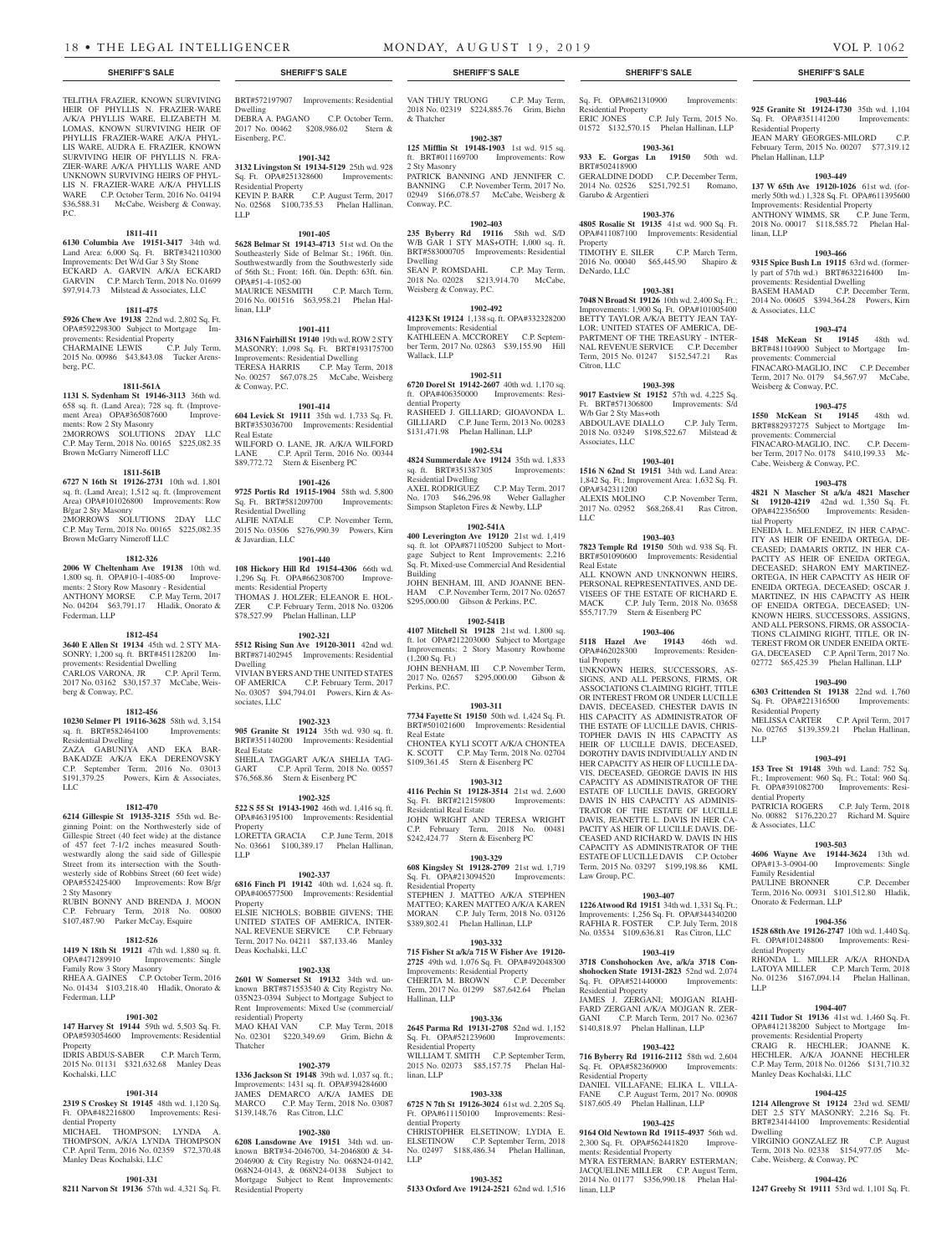# OPA#531147500 Improvements: Residential

**Property** SHERIAN BYAM C.P. October Term, 2016 No. 03828 \$136,260.76 KML Law Group, P.C.

#### **1904-441**

**3634 Edgemont St 19134-5507** 45th wd. 1,152 Sq. Ft. OPA#451224500 Improvements: Residential Property EDWARD ANTONELLI C.P. August Term, 2015 No. 04068 \$273,442.34 Phelan Hallinan, LLP

#### **1904-450**

**2836-38 W. Girard Ave 19130** 29th wd. 2,580 Sq. Ft. OPA#882023600 Improvements: Residential Property ALSON ALSTON C.P. August Term, 2008

No. 03084 \$537,088.70 KML Law Group, P.C.

# **1904-455**

**2554 S 67th St 19142** 40th wd. 1,112 Sq. Ft. OPA#406061400 Improvements: Residential Property KANEESHA DANIELS C.P. March Term, 2018 No. 01576 \$62,568.23 Shapiro & DeNardo, LLC

#### **1904-484A**

**1237-45 W College Ave 19121** 29th wd. 16,245 Sq. Ft. OPA#885264380 Improvements: Retail Car Lot No Building SHINDER PAL C.P. March Term, 2017 No. 01594 \$2,437,384.64 Eisenberg, Gold & Cettei, PC

#### **1904-484B**

**1247-59 N 26th St 19121** 29th wd. 20,120 Sq. Ft. OPA#882017640 Subject To Mortgage Yes - Scott Finance Company in the original principal amount of \$65,500.00 Improvements: Auto Repair Shop

SHINDER PAL C.P. March Term, 2017 No. 01594 \$2,437,384.64 Eisenberg, Gold & Cettei, PC

#### **1904-487**

**2159 Homer St 19138** 50th wd. ROW B/ GAR 2 STY MASONRY; 1,188 Sq. Ft. BRT#102140100 Improvements: Residential Dwelling NAIPHESA HILLIARD C.P. August Term, 2018 No. 01681 \$195,961.17 McCabe, Weisberg & Conway, P.C.

#### **1905-301**

**5243 Westford Rd 19120** 42nd wd. 1,496 Sq. Ft. OPA#421408700 Improvements: Resi-

dential Property SADIE PEREZ C.P. March Term, 2017 No. 03487 \$130,157.99 KML Law Group, P.C.

#### **1905-303 4351 Pearce St 19124** 23rd wd. 2,588 Sq. Ft. OPA#231062800 Improvements: Residential Property KEITH JELLEYMAN AND CHRISTI M.

STRUNK C.P. January Term, 2017 No. 03730 \$164,816.90 KML Law Group, P.C. **1905-311**

#### **5023 W Girard Ave 19131** 44th wd. 1,220 Sq. Ft. OPA#442086900 Improvements: Commercial Property LAURA B. JENKINS C.P. November Term,

2018 No. 02915 \$54,141.03 KML Law Group, P.C.

# **1905-318**

**7759 Hasbrook Ave 19111** 63rd wd. SEMI/ DET 2 STY MASONRY; 1,560 Sq. Ft. BRT#631091200 Improvements: Residential Dwelling

NAISHA R. LANIER C.P. September Term, 2018 No. 00534 \$161,980.60 McCabe, Weisberg & Conway, P.C.

#### **1905-332**

**5917 A St 19120** 61st wd. 1,377 Sq. Ft. BRT#612497100 Improvements: Residential Real Estate ANGEILA MCBETH C.P. May Term, 2018

No. 03604 \$144,303.42 Stern & Eisenberg PC

# **1905-334**

**613 E Wishart St 19134** 33rd wd. 700 Sq. Ft. OPA#331028100 Improvements: Residential Property

MELISSA COLON DAVILA C.P. May Term, 2017 No. 04068 \$43,204.19 KML Law Group, P.C.

#### **1905-338**

**966 Wakeling St 19124** 23rd wd. 2,508 Sq. Ft. OPA#233047000 Improvements: Residential **Property** UNKNOWN HEIRS AND/OR ADMINSTRA-

TORS OF THE ESTATE OF MICHAEL MAT-ZELT, A/K/A MICHAEL A. MATZELT C.P. October Term, 2018 No. 00260 \$46,271.69 Manley Deas Kochalski, LLC

#### OPA#252392700

**1905-348 5336 Ella St 19120-3026** 42nd wd. 1,872 Sq. Ft. OPA#421308400 Improvements: Resi-

MELROSE ROBINSON C.P. July Term, 2016 No. 01999 \$119,438.30 Phelan Hal-

**1905-354 6959 E Wister St 19138** 10th wd. 1,440 Sq. Ft.; Improvements: 1,136 Sq. Ft. OPA#102132800 EUNICE EVANS C.P. May Term, 2017 No. 03404 \$85,367.70 Ras Citron, LLC **1905-363 5256 Sylvester St 19124** 62nd wd. 1,578 Sq. Ft. BRT#621364600 Improvements: Resi-

ERNESTINE BOLTON C.P. April Term, 2018 No. 03980 \$81,177.79 Martha E. Von

**1905-365 3471 Eden St 19114** 57th wd. 3,373.5 Sq. Ft. BRT#572163143 Improvements: Residential

WILLIAM B. JENKINS A/K/A WILLIAM JENKINS AND JUNE M. JENKINS C.P. May Term, 2014 No. 03164 \$55,880.38

**1905-371 6551 N Lambert St 19138** 10th wd. 1,134 Sq. Ft. BRT#102083700 Improvements: Resi-

BOBBIE E. WILLIAMS C.P. August Term, 2018 No. 02977 \$86,503.83 Stern & Eisen-

**1905-374 9445 Lansford St 19114** 57th wd. 3,590 Sq. Ft. OPA#572312483 Improvements: Resi-

JOSEPH W. THOMPSON C.P. February Term, 2018 No. 00686 \$181,689.98 Shapiro

**1905-378 1472 McKinley St 19149** 54th wd. 1,515 Sq. Ft. OPA#541071700 Improvements: Resi-

JADE A. LEE C.P. December Term, 2016 No. 00610 \$179,010.49 Shapiro & De-

**1905-384 3732 N 15th St 19140-3602** 13th wd. 2,301 Sq. Ft. OPA#131147800 Improvements:

TANISHA HOLMES C.P. January Term, 2018 No. 04161 \$93,257.27 Phelan Hal-

**1905-391 732 Brighton St 19111-4028** 53rd wd. 1,551 Sq. Ft. OPA#532244100 Improvements:

NATACHA E. AUDAIN A/K/A NATACHA AUDAIN C.P. October Term, 2017 No. 00075 \$156,773.50 Phelan Hallinan, LLP **1905-395 1213 Haworth St 19124** 23rd wd. 2,608 Sq. Ft. OPA#2341659000 Improvements: Resi-

HILARIO DURAN C.P. February Term, 2018 No. 03142 \$110,723.43 KML Law

**1905-407 7817 Forrest Ave 19150** 50th wd. 1,088 Sq. Ft. OPA#502220600 Improvements: Resi-

CASSANDRA WRIGHT C.P. July Term, 2018 No. 00629 \$128,565.28 Phelan Hal-

**1905-408 8130 Lexington Ave 19152-3106** 64th wd. 1,025 Sq. Ft. OPA#641112000 Improve-

SALVATORE B. COSTANZO A/K/A SALVA-TORE COSTANZO C.P. September Term, 2017 No. 03565 \$137,176.05 Phelan Hal-

**1905-411 6731 Limekiln Pike a/k/a 6731 Limekiln Turnpike 19138-3129** 10th wd. 1,094 Sq. Ft. OPA#10-2-0535-00 Improvements: Attached Single Family Residential Dwelling DERRICK WITHERSPOON AND SHANEL WITHERSPOON C.P. July Term, 2018 No. 01038 \$137,041.37 Hladik, Onorato, &

**1905-412 2647 N 30th St 19132** 28th wd. 977 Sq. Ft. OPA#282072400 Improvements: Residential

CLAUDEL PIERRE-LOUIS C.P. May Term, 2018 No. 01362 \$78,323.15 KML

**1905-413**

Martha E. Von Rosenstiel, P.C.

dential Real Estate

dential Property

& DeNardo, LLC

dential Property

Residential Property

Residential Property

dential Property

dential Property

ments: Residential Property

linan, LLP

linan, LLP

Federman, LLP

Law Group, P.C.

Property

Group, P.C.

Nardo, LLC

linan, LLP

dential Property

dential Dwelling

Rosenstiel, P.C.

Dwelling

berg PC

linan, LLP

JUDY HERBAUGH, IN HER CAPACITY AS SURVIVING HEIR OF SUE ANN SWISHER, DECEASED AND UNKNOWN SURVIV-ING HEIRS OF SUE ANN SWISHER, DE-CEASED C.P. October Term, 2018 No. 00743 \$19,762.79 Hladik, Onorato, & Federman, LLP

#### **1905-417**

**510 E Wildey St 19125** 18th wd. 809 Sq. Ft. OPA#181321600 Improvements: Residential Property MARY MACLEOD C.P. February Term, 2018 No. 03017 \$70,843.05 KML Law Group, P.C.

#### **1905-418**

**3617 Prince Cir 19114** 66th wd. 2,506 Sq. Ft. OPA#661202800 Improvements: Residential **Property** JENNIFER ISSEL C.P. September Term, 2018 No. 00129 \$174,396.16 KML Law Group, P.C.

#### **1905-420**

**1633 N 59th St 19151** 4th wd. 2,030 Sq. Ft. OPA#043307200 Improvements: Residential Property TERESA M. MILLER C.P. March Term, 2018 No. 02217 \$47,397.86 KML Law Group, P.C.

#### **1905-434**

**7109 Phoebe Pl 19153** 40th wd. ROW B/ GAR 2 STY MASONRY; 1,360 Sq. Ft. BRT#406646400 Improvements: Residential Dwelling SHEILA MUHAMMAD C.P. January Term, 2017 No. 02350 \$94,615.85 McCabe, Weisberg, & Conway, LLC

#### **1905-436**

**8021 Rodney St 19150** 50th wd. SEMI/ DET 1 STY MASONRY; 1,555 Sq. Ft. BRT#502045300 Improvements: Residential Dwelling GLORIA V. PRICE A/K/A GLORIA PRICE C.P. April Term, 2018 No. 02389 \$121,768.86 McCabe, Weisberg & Conway, P.C.

**1905-438 6733 N. 17th St 19126** 10th wd. On East Side of 17th St; 260ft. 0 in.; North side of 67th Avenue North; Front: 16 ft. 0in.; Depth: 78ft. 8in. OPA#101046800 Subject to Mortgage Improvements: Residential Dwelling TAHEERA HEARD C.P. January Term, 2018 No. 05489 \$36,634.92 plus legal interest in the amount of \$1,005.34 for a subtotal of \$37,640.26 Friedman, Schuman, Applebaum & Nemeroff, P.C.

#### **1905-439**

**5126 N 15th St 19141-1623** 17th wd. 1,700 Sq. Ft. OPA#172058600 Improvements: Residential Property CURTIS FRIERSON C.P. April Term, 2018 No. 04463 \$79,922.85 Phelan Hallinan, LLP

#### **1905-457**

**2642 E Ann St 19134** 25th wd. 1,284 Sq. Ft. BRT#251066100 Improvements: Residential Dwelling CHARLEEN J. WERWINSKI A/K/A CHAR-LENE J. WERWINSKI C.P. June Term, 2015 No. 02232 \$137,750.57 Powers, Kirn & Associates, LLC

#### **1905-458**

**2844 S Simpson St 19142** 40th wd. 1512 Sq. ft BRT#406001280 Improvements: Residential Dwelling KATHRYN G. ROACH C.P. October Term, 2018 No. 00584 \$77,344.68 Powers, Kirn & Associates, LLC

#### **1905-463**

**322 E Louden St 19120** 42nd wd. 1,120 Sq. Ft. OPA#421079800 Subject to Mortgage Improvements: Residential Property LEON J. GUISBURG, A/K/A LEON J. GUIS-BERG C.P. November Term, 2018 No. 02709 \$38,985.40 Manley Deas Kochalski, LLC

# **1905-464**

**7156 Montague St 19135-1109** 41st wd. **1905-503** 1,120 Sq. Ft. OPA#412256800 ments: Residential Property DOROTHY E. GRAZIOSO C.P. May Term, 2018 No. 01797 \$53,031.56 Phelan Hallinan, LLP

#### **1905-466**

**4751 N 13th St 19141** 49th wd. 806 Sq. Ft. BRT#491502700 Improvements: Semi/det 2 Sty Masonry JOHN A. CARR, DECEASED C.P. October Term, 2018 No. 03565 \$46,212.98 Milstead

#### **1905-467**

& Associates, LLC

**2954 Weikel St 19134** 25th wd. 867 Sq. Ft. **2472 77th Ave 19150** 50th wd. 1,909 Sq. Ft.

### **SHERIFF'S SALE SHERIFF'S SALE SHERIFF'S SALE SHERIFF'S SALE SHERIFF'S SALE**

BRT#501421800 Improvements: Row B/gar 2 Sty Masonry TARA J. CARTER, DECEASED C.P. September Term, 2018 No. 03210 \$150,882.56 Milstead & Associates, LLC

# **1905-470**

**324 Queen St B 19147** 2nd wd. 0 Sq. Ft. BRT#888020475 Improvements: Res Condo 3 Sty Masonry STACY J. BROOKSTEIN AND KEITH M. SCRIVEN C.P. June Term, 2017 No. 02593 \$500,293.54 Milstead & Associates, LLC

# **1905-471**

**1704 W Champlost Ave 19141** 17th wd. 1,464 Sq. Ft. OPA#171201500 Improvements: Residential Property MAURICE K. MOORE C.P. November Term, 2017 No. 02608 \$92,198.78 Phelan Hallinan, LLP

#### **1905-474 8918 Maxwell Pl 19152** 57th wd. 1,476 Sq.

Ft. OPA#571268200 Improvements: Residential Property ABRAHAM A. SWARAY, SR; HELENA W. SWARAY C.P. March Term, 2017 No. 01337 \$343,559.19 Phelan Hallinan, LLP

#### **1905-478**

**611 McKinley St 19111** 35th wd. 3,000 Sq. Ft. BRT#353013830 Improvements: S/d W/b Gar 1 Sty Masonry ESSA-AISHA A. PURNELL AND ABDOU GUEYE A/K/A ABDOU RAZAKH GUEYE C.P. July Term, 2018 No. 00877 \$89,274.83 Milstead & Associates, LLC

# **1905-488**

**2756 Clayton St 19152-2103** 57th wd. 1,440 Sq. Ft. OPA#571103000 Improvements: Residential Property<br>SONIA COLLAZO C.P. June Term, 2018 No. 00278 \$186,200.02 Phelan Hallinan, LLP

#### **1905-492**

**523 N 63rd St 19151-4134** 34th wd. 1,628 Sq. Ft. OPA#341273900 Improvements: Residential Property ZAFIR A. SMITH C.P. July Term, 2017 No. 03474 \$89,184.82 Phelan Hallinan, LLP

#### **1905-493**

**5001 N Warnock St 19141** 49th wd. 1,561 Sq. Ft. OPA#491372600 Improvements: Residential Property LINH T. NGUYEN C.P. July Term, 2018 No. 01091 \$140,284.82 Shapiro & De-Nardo, LLC

### **1905-495**

**436 E Rockland St 19120** 42nd wd. 2,400 Sq. Ft. OPA#421116700 Improvements: Residential Property NAKOMIS STANSBURY; HARRIS STANS-BURY C.P. July Term, 2006 No. 02174 \$63,934.56 Phelan Hallinan, LLP

### **1905-499**

**5409 Angora Terr 19143-3115** 51st wd. 2,144 Sq. Ft. OPA#513058900 Improvements: Residential Property

RHONDA M. TAYLOR-FLOWERS, IN HER CAPACITY AS EXECUTRIX OF THE ES-TATE OF ELIZABETH OWENS GOLPHIN; MICHAEL GOLPHIN, IN HIS CAPACITY AS DEVISEE OF THE ESTATE OF ELIZA-BETH OWENS GOLPHIN; ANGEL GOL-PHIN, IN HIS CAPACITY AS DEVISEE OF THE ESTATE OF ELIZABETH OWENS GOLPHIN C.P. December Term, 2018 No. 01254 \$45,784.48 Phelan Hallinan, LLP

#### **1905-502**

**6629 Limekiln Pike 19138-3127** 10th wd. 1,056 Sq. Ft. OPA#102050900 Improvements: Residential Property ELLSURZE OLIVER, INDIVIDUALLY AND IN HER CAPACITY AS EXECUTRIX OF ES-TATE AND DEVISEE OF THE ESTATE OF MARY E. BARNES A/K/A MARY BARNES A/K/A MARY ELIZABETH BARNES C.P. October Term, 2018 No. 00837 \$56,904.62 Phelan Hallinan, LLP

**2425 S. Arcola St 19142** 40th wd. Land Area: 4,274 Sq. Ft.; Building Area: 1,084 Sq. Ft.; ROW B/GAR 2 STY MASONRY OPA#404156259 Subject to Mortgage Improvements: Residential Property (owner Occupied) DONNA M. SMITH C.P. January Term, 2018 No. 01385 \$45,940.24 Bernstein-Burkley, P.C.

#### **1905-504**

**5719 Willows Ave 19143-4516** 51st wd. 1,140 Sq. Ft. OPA#513210900 Improvements: Property RICHARD HURST; LASHAWN Y. HURST C.P. April Term, 2018 No. 02723 \$81,142.02 Phelan Hallinan, LLP

**1905-505 5023 McKean Ave 19144-4124** 13th wd. 3,838 Sq. Ft. OPA#133147400 Improve-

ments: Residential Property NICOLE D. JAMES C.P. November Term, 2018 No. 00865 \$112,862.27 Phelan Hallinan, LLP

# **1905-509**

Cay, Esquire

2 Sty Masonry

2 Sty Masonry

& Associates, LLC

dential Property

linan, LLP

dential Property

DeNardo, LLC

dential Property

Law Group, P.C.

Stern & Eisenberg PC

dential Property

dential Dwelling

Group, P.C.

Real Estate

Masonry

LLC

Milstead & Associates, LLC

**870 N. 28th St, Unit 116 19130** 88th wd. 840 Sq. Ft. OPA#888152800 Improvements: Residential Property THE BREWERY CONDOMINIUM ASSO-CIATION C.P. December Term, 2009 No. 00671 \$299,928.61 Phelan Hallinan, LLP

**1905-513 153 E Washington Ln 19144** 9th wd. Beginning Point: in the Northwesterly side of east Washington Lane at the distance of 598 feet 9-1/4 inches Northeastwardly from the northeastwardly side of Baynton (formerly Hancock) Street in Germantown OPA#592147600 Improvements: Semi/det 3 Sty Masonry MILDRED HAWKINS-LASSITER A/K/A MILDRED LASSITER C.P. June Term, 2016 No. 01491 \$193,821.60 Parker Mc-

**1905-516 6129 N 6th St 19120** 61st wd. 1,904 Sq. Ft. BRT#611125100 Improvements: Row B/gar

THOMAS BRYANT JR. A/K/A THOMAS BRYANT AND KATHRYN BRYANT C.P. August Term, 2014 No. 00358 \$68,376.44

**1905-522 5516 Cedar Ave 19143** 46th wd. 1,600 Sq. Ft. BRT#463049000 Improvements: Semi/det

EVELYN CHRISTIAN F/K/A EVELYN JEAN BAXTER, DECEASED C.P. July Term, 2018 No. 01765 \$54,777.22 Milstead

**1905-523 907 S 58th St 19143** 46th wd. 1,256 Sq. Ft. BRT#463286100 Improvements: Row 2 Sty

JARMAR HILL AND RAYMOND E. HILL, DECEASED C.P. June Term, 2016 No. 00624 \$48,712.60 Milstead & Associates,

**1905-527 9555 Tulip St 19114-3011** 65th wd. 2,416 Sq. Ft. OPA#652395815 Improvements: Resi-

PATRICK M. EVERMAN A/K/A PATRICK EVERMAN; NICOLE B. EVERMAN A/K/A NICOLE EVERMAN C.P. December Term, 2018 No. 03435 \$310,208.78 Phelan Hal-

**1906-307 7124 Oxford Ave 19111** 35th wd. 5,874 Sq. Ft. OPA#353315100 Improvements: Resi-

JENNIFER CHYBINSKI C.P. May Term, 2018 No. 03449 \$138,270.09 Shapiro &

**1906-309 7828 Thouron Ave 19150** 50th wd. 1,337 Sq. Ft. OPA#502145300 Improvements: Resi-

LUTISSUA BALLARD AS ADMINIS-TRATRIX OF THE ESTATE OF HORACE MCALLISTER DECEASED, KEISHA HEN-DERSON, ANTHONY MCALLISTER AS ADMINISTRATOR OF THE ESTATE OF HORACE MCALLISTER DECEASED AND DERRICK WASHINGTON C.P. March Term, 2018 No. 00458 \$200,747.79 KML

**1906-328 3421 N 22nd St 19140** 11th wd. 1,632 Sq. Ft. BRT#112306000 Improvements: Residential

ERIC LITTLE AND TRACEY HORTON C.P. March Term, 2016 No. 01707 \$81,180.16

**1906-334 3035 Boudinot St a/k/a 3035 N Boudinot St 19134** 7th wd. 812 Sq. Ft. OPA#071480900 Improvements: Residential Property VERA S. MATTHIS A/K/A VERA MAT-THIS C.P. October Term, 2018 No. 00202 \$66,655.62 KML Law Group, P.C.

**1906-340 1908 Plymouth St 19138** 10th wd. 1,050 Sq. Ft. OPA#101309400 Improvements: Resi-

QASIMIBN C. BELL C.P. October Term, 2017 No. 01816 \$107,776.82 KML Law

**1906-341 1619 S Newkirk St 19146** 36th wd. 920 Sq. Ft. BRT#364360100 Improvements: Resi-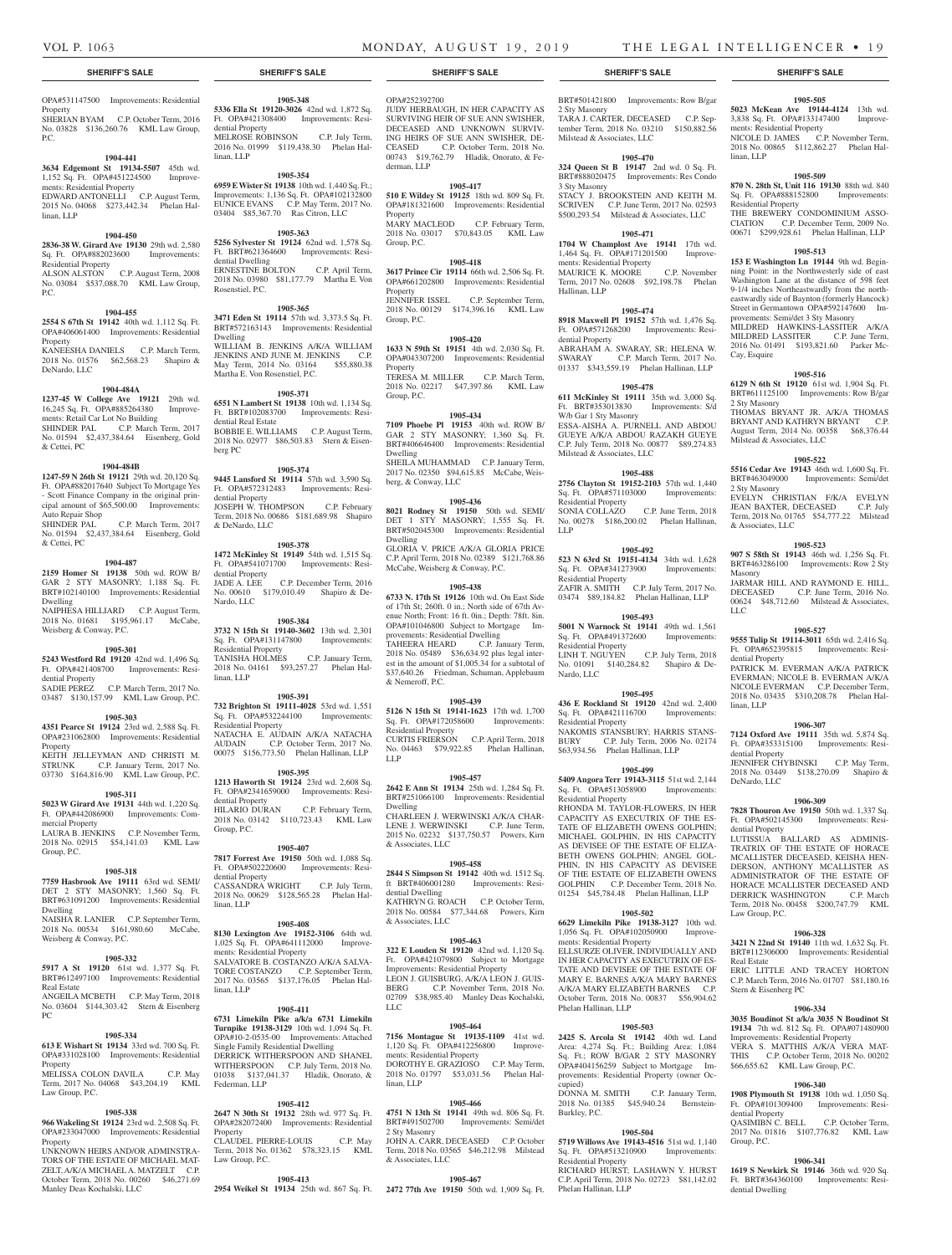BETHANN QUIRK A/K/A BETH QUIRK, SOLELY IN HER CAPACITY AS HEIR OF JAMES J. QUIRK, DECEASED AND UN-KNOWN HEIRS, SUCCESSORS, ASSIGNS, AND ALL PERSONS, FIRMS, OR ASSO-CIATIONS CLAIMING RIGHT, TITLE, OR INTEREST FROM OR UNDER JAMES J. QUIRK, DECEASED C.P. March Term, 2018 No. 02621 \$13,880.10 Powers, Kirn & Associates, LLC

# **1906-354**

**1117 Wallace St 19123** 14th wd. 1,150 Sq. Ft. OPA#141295600 Improvements: Residential Property ANGELA F. VENABLE AS ADMINISTRA-

TRIX OF THE ESTATE OF WILLIAM VEN-ABLE, JR. DECEASED C.P. October Term, 2018 No. 02614 \$268,078.67 KML Law Group, P.C.

#### **1906-359**

**1517 E Berks St 19125** 18th wd. 865 Sq. Ft. OPA#181208300 Improvements: Residential Property MICHAEL JOSEPH DEVINE AND CARO-LYN A. FLYNN A/K/A CAROLIN A. FLY-NN. C.P. October Term, 2018 No. 01927 \$43,455.44 KML Law Group, P.C.

#### **1906-362**

**8849 E Roosevelt Blvd 19152** 57th wd. 3,396 Sq. Ft. OPA#571162500 Improvements: Residential Property FREDERICK C. JAMES C.P. November Term, 2017 No. 01556 \$141,139.98 KML Law Group, P.C.

### **1906-369**

**335 E Rockland St 19120** 42nd wd. 1,281 Sq. Ft. OPA#421122200 Subject to Mortgage Improvements: Residential Property UNKNOWN HEIRS AND/OR ADMINIS-TRATORS TO THE ESTATE OF JAMES J. MATTOS C.P. September Term, 2018 No. 03214 \$63,159.82 Manley Deas Kochalski, LLC.

#### **1906-374**

**3333 Comly Rd Unit 42 19154** 66th wd. 900 Sq. Ft. OPA#888660683 Subject to Mortgage Improvements: Residential Property PAUL WARNER C.P. October Term, 2018 No. 01190 \$66,560.72 Manley Deas Kochalski, LLC

#### **1906-376**

**7206 Horrocks St 19149** 54th wd. 1,485 Sq. Ft. OPA#542342100 Improvements: Residential Property DAVID A. SMITH AS ADMINISTRATOR OF THE ESTATE OF DENISE M. SMITH DE-CEASED C.P. July Term, 2018 No. 02479 \$71,452.55 KML Law Group, P.C.

#### **1906-379**

**1544 Womrath St 19124** 23rd wd. 1121 Sq. Ft. OPA#232008900 Improvements: Residential Property

NELSON COLON AND ANTOINETTE OR-TIZ C.P. February Term, 2015 No. 01115 \$56,675.31 KML Law Group, P.C.

#### **1906-381**

**5014 N 15th St 19141** 17th wd. 1,376 Sq. Ft. OPA#172055600 Subject to Mortgage Improvements: Residential Property JOSEPH WILSON C.P. June Term, 2018 No. 03073 \$61,907.80 Manley Deas Kochalski, LLC

### **1906-389**

**242 S 56th St 19139** 60th wd. 1,238 Sq. Ft. OPA#604214700 Improvements: Residential Property

SHIRLENE CHOWYUK SOLELY IN HER CAPACITY AS HEIR OF ROBERT L. HAR-RIS, DECEASED, ANITA HARRIS SOLELY IN HER CAPACITY AS HEIR OF ROBERT L. HARRIS DECEASED, MARLO HARRIS SOLELY IN HIS CAPACITY AS HEIR OF ROBERT L. HARRIS DECEASED, ROBERT HARRIS, III SOLELY IN HIS CAPACITY AS HEIR OF ROBERT L. HARRIS DECEASED AND THE UNKNOWN HEIRS OF ROBERT L. HARRIS DECEASED C.P. April Term, 2018 No. 03318 \$61,668.48 KML Law Group, P.C.

# **1906-418**

**1321 N. Allison St 19131** 52nd wd. Beginning Point: Situate on the East of Allison Street at the distance of one hundered forty-five feet Northward from the North side of Thompson Street OPA#041325400 Improvements: Row 2 Sty Masonry

ALLAN H. DAVENPORT, SR. C.P. April Term, 2015 No. 00860 \$100,093.51 Parker McCay, Esquire

#### **1906-420**

**7041 Buist Ave 19142** 40th wd. 1,200 Sq. Ft. OPA#406254100 Improvements: Residential Property<br>GEORGE AKANNO

C.P. October Term,

2013 No. 01637 \$55,955.78 KML Law Group, P.C.

# **1906-442**

**6432 Haverford Ave 19151** 34th wd. 1,554 Sq. Ft. OPA#343040300 Improvements: Residential Property PAULA HARRIS, A/K/A PAULA M. HARRIS, BEVERLY STANFORD-HARRIS, A/K/A BEVERLY R. STANFORD-HARRIS C.P. October Term, 2018 No. 01034 \$61,546.33 Manley Deas Kochalski, LLC

#### **1906-447**

**145 Widener St 19120** 61st wd. 1,260 Sq. Ft. BRT#612126700 Improvements: Residential Dwelling YVETTE JAMES, INDIVIDUALLY AND AS

HEIR OF THE ESTATE OF WALTON JAMES, DECEASED AND UNKNOWN HEIRS, SUC-CESSORS, ASSIGNS, AND ALL PERSONS, FIRMS, OR ASSOCIATIONS CLAIMING RIGHT, TITLE, OR INTEREST FROM OR UNDER WALTON JAMES, DECEASED C.P. May Term, 2018 No. 01262 \$125,453.53 Powers, Kirn & Associates, LLC

#### **1906-448**

**12034 Glenfield St 19154** 66th wd. 3,105 Sq. Ft. BRT#66-2183400 Improvements: Residential Dwelling RYAN C. HAYES C.P. March Term, 2018 No. 00713 \$202,875.95 Powers, Kirn & Associates, LLC

#### **1906-459**

**516 Cross St 19147-6513** 1st wd. 1,112 Sq. Ft. OPA#011292100 Improvements: Residential Property ROSALIND MCCREA A/K/A ROSALIND C. MCCREA C.P. January Term, 2012 No. 00378 \$168,747.99 Phelan Hallinan, LLP

# **1906-463**

**607 E Hortter Pl a/k/a 607 Hortter Pl 19119**  22nd wd. 1,080 Sq. Ft. OPA#221185600 Improvements: Residential Property THELMA BROOKS C.P. August Term, 2005 No. 03071 \$251,954.59 Phelan Hallinan, LLP

#### **1906-483**

**5122 N. 11th St 19141** 49th wd. 2,163 Sq. Ft. BRT#493067100 Improvements: Semi/det 2 Sty Masonry HELEN REYNOLDS AND ROXANNE BAR-KLEY C.P. December Term, 2017 No. 03952 \$54,350.86 Milstead & Associates, LLC

#### **1906-491**

**9946 Woodfern Rd 19115-2019** 58th wd. 1,107 Sq. Ft. OPA#581268700 Improvements: Residential Property

UNKNOWN SUCCESSOR ADMINISTRA-TOR OF THE ESTATE OF JOSEPH SICILIA, DECEASED HEIR OF ADEL SICILIA; UN-KNOWN HEIRS, SUCCESSORS, ASSIGNS, AND ALL PERSONS, FIRMS, OR ASSO-CIATIONS CLAIMING RIGHT, TITLE OR INTEREST FROM OR UNDER ADEL SI-CILIA, DECEASED; UNKNOWN HEIRS, SUCCESSORS, ASSIGNS, AND ALL PER-SONS, FIRMS, OR ASSOCIATIONS CLAIM-ING RIGHT, TITLE OR INTEREST FROM OR UNDER FRANK SICILIA, DECEASED HEIR OF ADEL SICILIA; UNKNOWN HEIRS, SUCCESSORS, ASSIGNS, AND ALL PERSONS, FIRMS, OR ASSOCIATIONS CLAIMING RIGHT, TITLE OR INTEREST FROM OR UNDER JOHN SICILIA, DE-CEASED DEVISEE OF THE LAST WILL AND TESTAMENT OF ADEL SICILIA; UNKNOWN HEIRS, SUCCESSORS, AS-SIGNS, AND ALL PERSONS, FIRMS, OR ASSOCIATIONS CLAIMING RIGHT, TITLE OR INTEREST FROM OR UNDER JOSEPH SICILIA, DECEASED HEIR OF ADEL SI-CILIA; UNKNOWN HEIRS, SUCCESSORS, ASSIGNS, AND ALL PERSONS, FIRMS, OR ASSOCIATIONS CLAIMING RIGHT, TITLE OR INTEREST FROM OR UNDER RON-ALD SICILIA, DECEASED HEIR OF ADEL SICILIA; PATRICIA LEE SICILIA, IN HER CAPACITY AS HEIR OF RONALD SICILIA, DECEASED HEIR OF ADEL SICILIA; LEE-ANN WARNAKA, IN HER CAPACITY AS HEIR OF RONALD SICILIA, DECEASED HEIR OF ADEL SICILIA; RONALD BART SICILIA, IN HIS CAPACITY AS HEIR OF RONALD SICILIA, DECEASED HEIR OF ADEL SICILIA C.P. November Term, 2015 No. 00772 \$99,767.39 Phelan Hallinan, LLP

### **1906-499**

**1943 Georgian Rd 19138** 10th wd. 1,872 Sq. Ft. OPA#101273800 Improvements: Residential Property SHARON HOLMES C.P. July Term, 2012 No. 02345 \$135,637.80 Shapiro & De-Nardo, LLC

# **1906-503**

**4644 Locust St 19139-4414** 46th wd. 2,400 Sq. Ft. OPA#461011100 Improvements:

Residential Property BETTY H. REAVIS C.P. March Term, 2015 No. 04115 \$82,551.17 Phelan Hallinan, LLP

#### **1906-505 1921 S Croskey St 19145** 48th wd. 765 Sq. Ft. BRT#482208700 Improvements: Residential Dwelling

STEPHEN M. PERRY AND MAE PERRY, DECEASED C.P. July Term, 2012 No. 01114 \$32,139.86 Law Office of Gregory Javardian, LLC

#### **1907-301 7203 Buist Ave 19142** 40th wd. 1,120 Sq. Ft.

BRT#404279800 Improvements: Residential Dwelling BRYAN L. BROWN C.P. November Term, 2017 No. 00537 \$56,215.19 Martha E. Von Rosenstiel, P.C.

# **1907-302**

**7906 Cadillac Ln 19128** 21st wd. 7,209 Sq. Ft. OPA#214247608 Improvements: Residential Property MARK JOSEPH LIPAROTA AND ELLEN COLEMAN SOLVIBILE C.P. September Term, 2018 No. 00884 \$230,638.15 Shapiro & DeNardo, LLC

# **1907-306**

**10912 Kirby Dr 19154** 66th wd. 2,902 Sq. Ft. BRT#662189300 Improvements: Residential Dwelling JAMIE M. MILES C.P. March Term, 2017 No. 03048 \$285,052.40 Martha E. Von Rosenstiel, P.C.

# **1907-310**

**2612 Wilmot St 19137** 10th wd. 1,348 Sq. Ft. BRT#453087700 Improvements: Residential Dwelling JOSHUA J. KUCOWSKI A/K/A JOSHUA KUCOWSKI AND KELLY A. KUCOWSKI A/K/A KELLY KUCOWSKI C.P. November Term, 2018 No. 00808 \$131,464.63 Powers, Kirn & Associates, LLC

# **1907-318**

**1506 S 24th St 19146-4002** 36th wd. 930 Sq. Ft. BRT#364142400 Improvements: Residential Dwelling DAMARY MESTRE C.P. April Term, 2018 No. 02183 \$117,500.11 Law Office of Gregory Javardian, LLC

#### **1907-321**

**5044 Homestead St 19135** 41st wd. 1,275 Sq. Ft. BRT#411113600 Improvements: Row 2 Sty Masonry

JOSE L. RIVERA LOPEZ A/K/A JOSE RI-VERA LOPEZ, MAGDALENA DEJESUS AND RAMON LUIS RIVERA C.P. October Term, 2016 No. 02944 \$104,499.72 Milstead & Associates, LLC

#### **1907-328**

**4611 N Marvine St 19140** 49th wd. 1,200 Sq. Ft. OPA#491419600 Improvements: Residential Property SIMONE BLAKE C.P. December Term,

2018 No. 03060 \$102,432.54 Shapiro & DeNardo, LLC

#### **1907-330**

**4326 Potter St 19124** 33rd wd. 1,152 Sq. Ft. OPA#332559600 Improvements: Residential Property TOMASA GARCIA C.P. July Term, 2012

No. 04242 \$68,630.74 Phelan Hallinan, LLP

#### **1907-342**

**1112 Kenwyn St 19124** 23rd wd. 2,750 Sq. Ft. OPA#234172200 Improvements: Residential Property NAFIS K. TYNDALE A/K/A NAFIS TYN-<br>DALE AND SADIKA THOMAS C.P.

DALE AND SADIKA THOMAS February Term, 2019 No. 01225 \$205,610.93 Shapiro & DeNardo, LLC

# **1907-343**

**3217 Hamilton St 19104** 24th wd. 2,154 Sq. Ft. BRT#241187700 Improvements: Residential Real Estate

W.N.B. INVESTMENTS, LLC C.P. January Term, 2019 No. 00314 \$265,984.63 Stern & Eisenberg PC

#### **1907-345**

**6209 Chestnut St 19139** 3rd wd. 2,110 Sq. Ft. OPA#031025900 Improvements: Residential Property VERMILLE C. BLAKE C.P. July Term,

2017 No. 00212 \$66,655.44 KML Law Group, P.C.

#### **1907-346**

**631 E Locust Ave assessed at 631 Locust Ave 19144** 12th wd. 3,220 Sq. Ft. OPA#122073300 Improvements: Residential Property UNKNOWN HEIRS, SUCCESSORS AS-SIGNS, AND ALL PERSONS, FIRMS, OR ASSOCIATIONS CLAIMING RIGHT, TITLE,

#### **SHERIFF'S SALE SHERIFF'S SALE SHERIFF'S SALE SHERIFF'S SALE SHERIFF'S SALE**

OR INTEREST FROM OR UNDER JOHN H. KENDRICK, DECEASED AND RUTH KEN-DRICK PRINGLE, KNOWN HEIR OF JOHN H. KENDRICK, DECEASED C.P. October Term, 2018 No. 02320 \$126,406.02 Shapiro & DeNardo, LLC

Ft. OPA#50-2-2224-00 Improvements:

IRIS PUGH, INDIVIDUALLY AND AS TRUSTEE OF RICHARD PUGH, III AND RHONDA PUGH, RICHARD PUGH III AND RHONDA PUGH C.P. February Term, 2016 No. 02387 \$98,576.82 Pressman & Doyle,

**1907-368 2527 W Harold St 19132-3608** 28th wd. 1,096 Sq. Ft. OPA#281323400 Improve-

LORENZO BAILEY; VERON ACKRIDGE A/K/A VERNON ACKRIDGE C.P. September Term, 2018 No. 02614 \$33,610.19

**1907-370 2022 68th Ave 19138** 10th wd. 898 Sq. Ft. BRT#10-2438100 Improvements: Residen-

JAMES H. EDWARDS, III C.P. January Term, 2017 No. 01704 \$110,734.28 Martha

**1907-371 7417 Rockwell Ave 19111** 63rd wd. 3,000 Sq. Ft. BRT#631113000 Improvements: Resi-

EUGENE R. BAUERLE C.P. November Term, 2017 No. 02557 \$186,349.44 Martha

**1907-373 1324 Locust St, Unit 1002 19107** 5th wd. 0 Sq. Ft. BRT#888115664 Improvements: Res Condo 5+ Sty Masonry<br>
LISA L. TALLEY C.P. January Term, 2019 LISA L. TALLEY C.P. January Term, 2019 No. 00836 \$114,554.83 Milstead & As-

**1907-376 21 E Herman St a/k/a 21 Herman St 19144**  59th wd. 1,416 Sq. Ft. BRT#592085005 Im-

SAMANTHA L. LOMAX A/K/A SAMAN-THA LOMAX C.P. August Term, 2017 No. 00986 \$86,613.82 Milstead & Associates,

**1907-381 6037 Lansdowne Ave 19151** 34th wd. 1,520 Sq. Ft. OPA#342051900 Improvements:

DOROTHY DAVID AND MICHAEL DAVID C.P. March Term, 2012 No. 00742 \$86,309.26

**1907-382 212 E Sedgwick St 19119-1806** 22nd wd. 1,450 Sq. Ft. OPA#222126300 Improve-

GAIL SCOTT-HARRIS C.P. October Term, 2018 No. 03376 \$97,384.51 Phelan Hal-

**1907-386 4242 Maywood St 19124** 33rd wd. 1,188 Sq. Ft. BRT#332482100 Improvements: Resi-

No. 01415 \$107,387.86 Powers, Kirn &

**1907-389 5456 Sansom St 19139** 60th wd. 1,920 Sq. Ft. BRT#603022300 Improvements: Residential

KEITH HARRIS C.P. May Term, 2018 No. 02323 \$58,768.00 Powers Kirn, LLC **1907-392 4006 N 12th St 19140** 43rd wd. 1,169 Sq. Ft. OPA#433163700 Improvements: Residential

THE UNKNOWN HEIRS OF ALICE HUB-BARD DECEASED AND WILLIE MAE GREEN SOLELY IN HER CAPACITY AS HEIR OF ALICE HUBBARD DECEASED C.P. November Term, 2018 No. 00978 \$16,584.51 KML Law Group, P.C.

**1907-394 1927 Haworth St 19124** 62nd wd. 1,312 Sq. Ft. OPA#622031500 Improvements: Resi-

OLGA MARRERO AND MARIA RODRI- $GUET$   $CP$  April Term, 2017 \$86,688.78 KML Law Group, P.C.

**1907-395 3211 Aramingo Ave 19134** 45th wd. 1,073 Sq. Ft. OPA#451392300 Improvements: Resi-

No. 00302 \$137,573.21 KML Law Group,

**1907-400 1719 Arnold St 19152** 56th wd. 1,554 Sq. Ft. OPA#562188800 Improvements: Residential

DIANE MILLER C.P. August Term, 2018

C.P. June Term, 2016

C.P. June Term, 2017

provements: Row 3 Sty Masonry

Residential Dwelling

ments: Residential Property

Phelan Hallinan, LLP

E. Von Rosenstiel, P.C.

dential Dwelling<br>EUGENE R. BAUERLE

E. Von Rosenstiel, P.C.

sociates, LLC

LLC

Residential Property

KML Law Group, P.C.

ments: Residential Property

linan, LLP

dential Dwelling<br>YVETTE PAGAN

Associates, LLC

Dwelling

Property

dential Property

dential Property<br>ARMINDA L. PAZ

 $P C$ 

Property

tial Dwelling

LLC

#### **1907-347**

**2701 Lardner St 19149** 62nd wd. 1,541 Sq. Ft. OPA#621185700 Improvements: Residential Property

KEVIN M. MCNULTY C.P. August Term, 2017 No. 03071 \$127,769.05 Shapiro & DeNardo, LLC

# **1907-348**

**7252-60 Woodland Ave 19142** 40th wd. OPA#882970120 Improvements: Auto Repair Shop Masonry JERON GODDARD, SINCLAIR GODDARD A/K/A ALDIS SINCLAIR GODDARD AND CLARENCE GODDARD A/K/A CLARENCE CHRISTIAN C.P. July Term, 2012 No. 001012 \$139,152.89 Mattleman, Weinroth & Miller, P.C.

### **1907-349**

**3434-3456 Weymouth St, (187'x57') 3434 Weymouth 19134** 33rd wd. 10,659 Sq. Ft. Land Area; 7,040 sq. ft. Improvement Area OPA#884462600 ROBERT F. DIGIANVITTORIO C.P. November Term, 2017 No. 0259 \$70,355.39 principal amount of judgment plus interest  $($ \$6,275.95) and costs Predrag Filipovic, Esquire

#### **1907-357**

**3100 Cedar St 19134** 25th wd. 1,096 Sq. Ft. OPA#251444600 Improvements: Residential **Property** MICHELLE BUTLER C.P. March Term, 2018 No. 00567 \$116,296.22 KML Law Group, P.C.

#### **1907-359**

**6630 Elmwood Ave 19142** 40th wd. 1,136 Sq. Ft.; Improvments: 1,056 sq. ft. OPA#406230100 MAMUD JALLOH C.P. October Term, 2014 No. 03158 \$93,135.81 Ras Citron, LLC

**6627 N Gratz St 19126** 10th wd. 1,472 Sq. Ft. OPA#101099200 Improvements: Residential

DS A MINOR SOLELY IN HER CAPACITY AS HEIR OF KATHERINE R. MORELAND A/K/A KATHERINE MORELAND, DE-CEASED, DUANE JOHNSON SOLELY IN HIS CAPACITY AS HEIR OF KATHERINE R. MORELAND A/K/A KATHERINE MO-RELAND, DECEASED, THE UNKNOWN HEIRS OF KATHERINE R. MORELAND A/K/A KATHERINE MORELAND DE-CEASED, GABRILLA MORELAND SOLE-LY IN HER CAPACITY AS HEIR OF KATH-ERINE R. MORELAND A/K/A KATHERINE MORELAND, DECEASED AND MAJESTY MORELAND SOLELY IN HER CAPAC-ITY AS HEIR OF KATHERINE R. MORE-LAND A/K/A KATHERINE MORELAND, DECEASED C.P. August Term, 2018 No. 02589 \$115,203.01 KML Law Group, P.C. **1907-361 1101 E. Hortter St n/k/a 1101 Hortter St 19150** 50th wd. Land Area: 4,083 Sq. Ft.; Improvement Area: 1,100 sq. ft. OPA#502345100 DERRICK ADDISON; MARIA ADDI-SON C.P. March Term, 2018 No. 02620

#### **1907-360**

\$131,692.47 Ras Citron, LLC

ments: Residential Property

dential Property

linan, LLP

**1907-364 5520 Warrington Ave 19143** 51st wd. Land: 1,139 Sq. Ft.; Improvement: 1,062 sq. ft.; Total: 1,139 sq. ft. OPA#514059400 Improve-

JOSEPH GILLIAM A/K/A JOSEPH GIL-LIAM, JR., INDIVIDUALLY AND AS BE-LIEVED HEIR AND/OR ADMINISTRATOR OF THE ESTATE OF ROSE GILLIAN; UN-KNOWN HEIRS AND/OR ADMINISTRA-TORS OF THE ESTATE OF ROSE GILLIAM C.P. April Term, 2018 No. 05037 \$81,118.70 Richard M. Squire & Associates, LLC

**1907-365 7514 Thouron Ave 19150** 10th wd. 1,320 Sq. Ft. OPA#102494500 Improvements: Resi-

LORRAINE POOLE-NARANJO A/K/A DR. LORRAINE POOLE-NARANJO, IN HER CAPACITY AS EXECUTRIX OF THE ES-TATE OF L.V. LEWIS A/K/A L. VINMAR LEWIS A/K/A LARNIE VINMAR LEWIS; VALERIE RANSOM, IN HER CAPACITY AS DEVISEE OF THE ESTATE OF L.V. LEWIS A/K/A L. VINMAR LEWIS A/K/A LARNIE VINMAR LEWIS C.P. December Term, 2018 No. 02026 \$68,680.84 Phelan Hal-

**1907-367 8009 Forrest Ave 19150** 50th wd. 3,969 Sq.

Property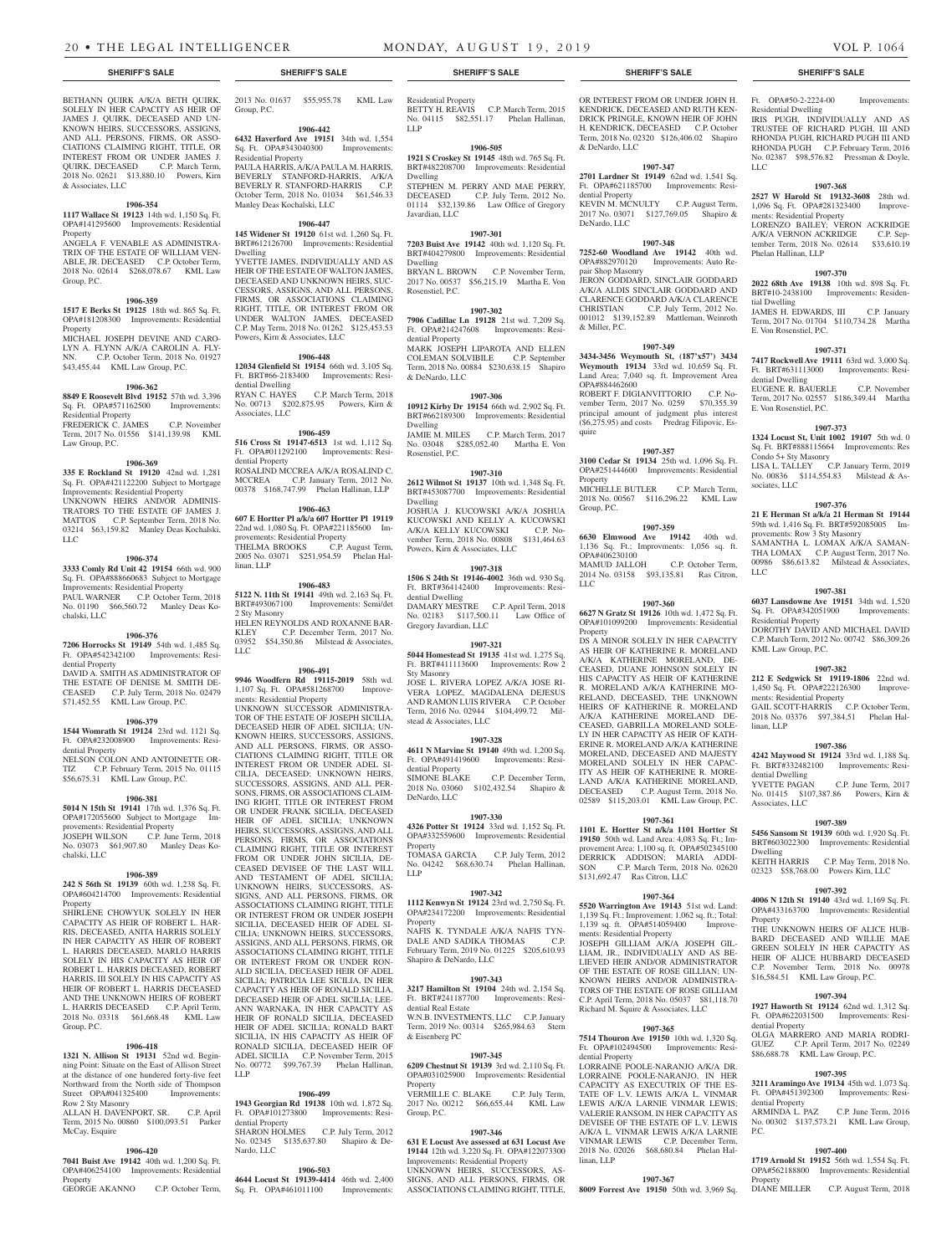LLP

#### **1907-406**

**547 E Locust Ave 19144** 12th wd. 3,130 Sq. Ft. BRT#122071200 Improvements: Residential Real Estate MARVETTA PALMER A/K/A MARVETA PALMER C.P. July Term, 2018 No. 02359 \$171,795.90 Stern & Eisenberg PC

# **1907-408**

**1026 Knorr St 19111** 53rd wd. 2,937 Sq. Ft. OPA#532118200 Improvements: Residential Property ROXANNE STUART AS EXECUTRIX OF THE ESTATE OF PHYLLIS FELDMAN DE-CEASED C.P. April Term, 2014 No. 01865

#### **1907-411**

\$90,491.05 KML Law Group, P.C.

**1645 N 59th St 19151** 52nd wd. 2,030 Sq. Ft. OPA#043307900 Improvements: Residential Property TYRA H. WALKER C.P. August Term, 2018 No. 01725 \$54,824.42 KML Law Group, P.C.

#### **1907-412**

**6346 N 18th St 19141-1450** 17th wd. 1,200 Sq. Ft. OPA#172282500 Improvements: Residential Property DECARLO B. FREEMAN, JR C.P. May Term, 2017 No. 02580 \$120,231.15 Phelan

#### **1907-413**

Hallinan, LLP

**8030 Mars Pl 19153-1112** 40th wd. 1,260 Sq. Ft. OPA#405890055 Improvements: Resi-

dential Property DENISE HAWKINS C.P. September Term, 2012 No. 00675 \$66,468.44 Phelan Hallinan, LLP

#### **1907-417**

**3512 Woodhaven Rd 19154** 66th wd. 1,674 Sq. Ft. OPA#662615000 Improvements: Residential Property

UNKNOWN HEIRS, SUCCESSORS, AS-SIGNS, AND ALL PERSONS, FIRMS, OR ASSOCIATIONS CLAIMING RIGHT, TITLE, OR INTEREST FROM OR UNDER LLOYD S. HIGGS, BRET HIGGS, RECORD OWNER AND BENEFICIARY OF THE ESTATE OF LLOYD S. HIGGS, BYRON HIGGS, RE-CORD OWNER AND BENEFICIARY OF THE ESTATE OF LLOYD S. HIGGS, KAY-ANA HIGGS, RECORD OWNER AND BEN-EFICIARY OF THE ESTATE OF LLOYD S. HIGGS, MARK HIGGS, RECORD OWNER AND BENEFICIARY OF THE ESTATE OF LLOYD S. HIGGS, VALERIE ANN HIGGS, RECORD OWNER AND BENEFICIARY OF THE ESTATE OF LLOYD S. HIGGS, ESTATE OF LLOYD S. HIGGS C/O TONI V. HIGGS, EXECUTRIX, TONI V. HIGGS, RE-CORD OWNER AND EXECUTRIX OF THE ESTATE OF LLOYD S. HIGGS AND BON-NIE RENEE LEFTWICH, RECORD OWNER AND BENEFICIARY OF THE ESTATE OF LLOYD S. HIGGS C.P. March Term, 2014 No. 02641 \$86,600.33 KML Law Group, P.C.

#### **1907-418**

**2401 N 50th St 19131** 52nd wd. 10,637 Sq. Ft. OPA#521251500 Improvements: Residential Property SHELIA GREEN, A/K/A SHELIA GREEN

BATCHELOR C.P. April Term, 2018 No. 04917 \$389,259.53 Manley Deas Kochalski, LLC

# **1907-421**

**4538 Tolbut St 19136** 65th wd. ROW B/ GAR 2 STY MASONRY; 1,120 Sq. Ft. BRT#652095900 Improvements: Residential Dwelling KATHLEEN SWAVELY AND ROBERT SWAVELY C.P. October Term, 2018 No. 03862 \$126,443.42 McCabe, Weisberg, & Conway, LLC

#### **1907-425**

**5232 Castor Ave 19124-1723** 23rd wd. 1,432 Sq. Ft. OPA#233131600 Improvements: Residential Property

KOW ANGUAH A/K/A KOW G. ANGUAH C.P. April Term, 2018 No. 01012 \$93,276.48 Phelan Hallinan, LLP

# **1907-426**

**5516 Windsor Ave a/k/a 5516 Windsor St 19143** 51st wd. ROW B/GAR 2 STY MA-SONRY; 1,062 Sq. Ft. BRT#514080800 Improvements: Residential Dwelling

CHESTER HOLLAND, JR., MORTGAGOR, REAL OWNER AND IN HIS CAPACITY AS KNOWN SURVIVING HEIR OF IRIS E. HOLLAND AND UNKNOWN SURVIVING HEIRS OF IRIS E. HOLLAND C.P. February Term, 2018 No. 036120 \$53,435.54 Mc-Cabe, Weisberg & Conway, P.C.

#### **1907-428**

**6524 Chew Ave 19119** 22nd wd. ROW 2 STY **3033 Baltz St 19121** 29th wd. 810 Sq. Ft.

No. 00658 \$150,325.74 Phelan Hallinan, MASONRY; 1,312 Sq. Ft. BRT#221253000 Improvements: Residential Dwelling MARCEL FOX, KNOWN SURVIVING HEIR OF ERICA FOX A/K/A ERICA N. FOX AND UNKNOWN SURVIVING HEIRS OF ERICA FOX A/K/A ERICA N. FOX C.P. July Term, 2017 No. 02191 \$101,718.89 McCabe, Weisberg & Conway, P.C.

### **1907-435**

**5021 N Camac St 19141** 49th wd. 1,315 Sq. Ft. OPA#491479500 Improvements: Residential Property ANNE EDOUARD AND MARTIN ED-OUARD C.P. December Term, 2018 No. 00870 \$80,069.91 KML Law Group, P.C.

### **1907-437**

**6657 Erdrick St 19135** 55th wd. 1,293 Sq. Ft. OPA#552278200 Improvements: Residential Property NIKKI DYER C.P. November Term, 2018 No. 02919 \$81,707.60 KML Law Group, P.C.

### **1907-438**

**421-423 E Rittenhouse St 19144** 22nd wd. 3,113 Sq. Ft. BRT#591127000 Improvements: Residential Dwelling TAMARA GUILMOUTDINOV AND AR-TOUR GUILMOUTDINOV C.P. November Term, 2018 No. 01779 \$175,094.01 Martha E. Von Rosenstiel, P.C.

# **1907-444**

**4714 Sheldon St 19127** 21st wd. 1,766 Sq. Ft. OPA#211524700 Improvements: Residential Property JEFFREY ISACKMAN AND JAIME R. SHEPHERDSON C.P. February Term, 2018

No. 00405 \$200,243.61 KML Law Group, P.C.

# **1907-445**

**1850 E Tulpehocken St 19138** 10th wd. Land: 1,656 Sq. Ft.; Improvement: 1,506 sq. ft.; Total: 1,656 sq. ft. OPA#102209100 Improvements: Residential Property DOMINGA GOODWIN, SR. AND SHYRA GODWIN & UNKNOWN HEIRS OF THE ESTATE OF DOMINGA GOODWIN, JR. C.P. June Term, 2018 No. 02701 \$140,453.94 Richard M. Squire & Associates, LLC

#### **1907-451**

**7120 Rutland St 19149** 54th wd. 1,413 Sq. Ft. OPA#542159300 Improvements: Residential **Property** THE UNKNOWN HEIRS OF JOSEPH MI-

CHAEL PETROCELLI DECEASED C.P. December Term, 2018 No. 02570 \$90,663.35 KML Law Group, P.C.

#### **1907-452**

**1618 W Glenwood Ave 19132** 11th wd. BRT#11-1020700 SENECA T. WILLOUGHBY, SR. C.P.

September Term, 2018 No. 02237 \$45,831.53 Romano, Garuso & Argentieri

### **1907-458**

**2211 N 51st St 19131** 52nd wd. 9,971 Sq. Ft. OPA#521274000 Improvements: Residential Property WILLIAM LACOMCHEK C.P. November Term, 2014 No. 01445 \$317,963.86 KML Law Group, P.C.

#### **1907-459**

**5346 Spruce St 19139** 60th wd. 1,319 Sq. Ft.; Improvements: 1,484 sq. ft. OPA#871255450 DENNIS O. CARTER, JR. ADMINISTRA-TOR OF THE ESTATE OF DENNIS O. CARTER, SR.; UNKNOWN SURVIVING HEIRS OF RUTH M. CARTER C.P. February Term, 2016 No. 04447 \$120,213.99 Ras Citron, LLC

### **1907-464**

**949 Foulkrod St a/k/a 949 and 951 Foulkrod St 19124** 23rd wd. (formerly part of th 35th wd.) 5,000 Sq. Ft. BRT#233037300 Improvements: Residential Dwelling ANTHONY WOODARD AND SAMANTHA WOODARD C.P. June Term, 2018 No. 02016 \$74,705.21 Powers, Kirn & Associates, LLC

### **1907-465**

**1141 Passmore St 19111-5411** 53rd wd. 1,278 Sq. Ft. OPA#531111700 Improvements: Residential Property TIMOTHY J. CERVINO C.P. October Term, 2010 No. 00504 \$117,007.27 Phelan Hallinan, LLP

#### **1907-466**

**4830 Hazel Ave 19143** 46th wd. 2,460 Sq. Ft. OPA#461069400 Improvements: Residential Property<br>KAREN VANN C.P. April Term, 2013 No. 04167 \$412,442.04 Shapiro & DeNardo, LLC

#### **1907-467**

**SHERIFF'S SALE SHERIFF'S SALE SHERIFF'S SALE SHERIFF'S SALE SHERIFF'S SALE**

BRT#292202200 Improvements: Residential

ALSON ALSTON C.P. July Term, 2018 No. 00925 \$138,983.33 Stern & Eisenberg PC **1907-470 330 N 53rd St 19139** 44th wd. 1,800 Sq. Ft. OPA#441361100 Improvements: Residential

JADE POWELL C.P. January Term, 2016 No. 03194 \$63,101.09 KML Law Group,

**1907-474 6323 Palmetto St 19111** 35th wd. 1,890 Sq. Ft. BRT#353266900 Improvements: Resi-

ELIZABETH URBINA C.P. February Term, 2019 No. 00523 \$123,605.04 Stern

**1907-475 1755 S Avondale St 19142** 40th wd. 1,607 Sq. Ft. OPA#401180600 Improvements: Resi-

KEHINDE AKANO C.P. October Term, 2011 No. 02687 \$63,045.80 Manley Deas

**1907-477 5267 Burton St 19124** 62nd wd. 1,151 Sq. Ft. BRT#622434500 Improvements: Row B/gar

MARY E. TUCKER, KNOWN HEIR AND ADMINISTRATRIX FOR THE ESTATE OF SARAH TUCKER A/K/A SARAH A. TUCK-ER, DECEASED AND SARAH A. TUCK-ER C.P. February Term, 2019 No. 00217 \$53,046.43 Milstead & Associates, LLC **1907-481 5225 N 15th St 19141-1601** 17th wd. 1,768 Sq. Ft. OPA#172044600 Improvements:

LOUISE MILBURN C.P. October Term, 2018 No. 00744 \$109,715.51 Phelan Hal-

**1907-483 2764 Cranston Rd 19131-2804** 52nd wd. 1,864 Sq. Ft. OPA#521393500 Improvements: Residential Property MISTY S. BULLOCK C.P. December Term, 2018 No. 00801 \$137,437.15 Phelan Hal-

**1907-485 4335 L St 19124-4323** 33rd wd. 715 Sq. Ft. OPA#332404400 Subject to Mortgage Im-

ANNETTE LIGHTNER C.P. May Term, 2018 No. 01985 \$72,258.45 Phelan Hal-

**1907-490 5524 Hunter St 19131** 4th wd. 1,472 Sq. Ft. OPA#041260300 Improvements: Residential

MYRA JENKINS, KNOWN HEIR OF MA-BEL C. JENKS, DECEASED, UNKNOWN HEIRS, SUCCESSORS, ASSIGNS, AND ALL PERSONS, FIRMS, OR ASSOCIATIONS CLAIMING RIGHT, TITLE, OR INTER-EST FROM OR UNDER MABEL C. JEN-KINS, DECEASED AND JOHN J. JENKINS, KNOWN HEIR OF MABEL C. JENKINS, DECEASED C.P. August Term, 2017 No. 00005 \$95,479.05 Shapiro & DeNardo,

**1907-494 5021 W Girard Ave 19131-4515** 44th wd. 1,860 Sq. Ft. OPA#442086800 Improvements: Residential Property LAURA JENKINS A/K/A LAURA B. JEN-KINS, IN HER CAPACITY AS ADMINIS-TRATRIX CTA AND DEVISEE OF THE ES-TATE OF ELIZA E JOHNSON A/K/A ELIZA JOHNSON-JENKINS A/K/A ELIZA JEN-KINS A/K/A ELIZA JOHNSON JENKINS; ETTA P. JENKINS IN HER CAPACITY AS DEVISEE OF THE ESTATE OF ELIZA

JOHNSON A/K/A ELIZA JOHNSON-JEN-KINS A/K/A ELIZA JENKINS A/K/A ELIZA JOHNSON JENKINS C.P. July Term, 2018 No. 00834 \$50,511.93 Phelan Hallinan,

**1907-496 814 Wynnewood Rd 19151** 34th wd. SEMI/ DET 3 STY MASONRY; 2,710 Sq. Ft. BRT#344228100 Improvements: Residential Dwelling TAWANDA N. WILSON A/K/A TAWANDA N. BROWN C.P. June Term, 2018 No. 00648 \$118,563.00 McCabe, Weisberg &

**1907-499 2317 E Sargeants St, a/k/a 2317 E Sergeant St & 2316 E Hazzard St 19125-2247; 19125**  31st wd. 2,904 Sq. Ft. OPA#314094500 Improvements: Residential Property ANTHONY CANCELLIER A/K/A AN-THONY CANCELLIERE; THOMAS KANE C.P. December Term, 2018 No. 02024 \$180,843.99 Phelan Hallinan, LLP

provements: Residential Property

Real Estate

Property

dential Real Estate

& Eisenberg PC

dential Property

Kochalski LLC

2 Sty Masonry

Residential Property

linan, LLP

linan, LLP

linan, LLP

Property

LLC

LLP

Conway, LLC

P.C.

#### **1907-504**

**7440 Georgian Rd 19138** 42nd wd. 3,606 Sq. Ft. OPA#10-1-1361-00 Improvements: Residential Dwelling HENRY JACKSON, SURVIVING TENANT BY ENTIRETIES C.P. January Term, 2018 No. 03282 \$73,823.71 Pressman & Doyle, LLC

**1907-506**<br>**277 E Walnut Park Dr 19120-1024** 61st wd. **277 E Walnut Park Dr 19120-1024** 61st wd. 1,152 Sq. Ft. OPA#611366600 Improvements: Residential Property LISA M. HLUCHAN C.P. October Term, 2018 No. 03594 \$76,700.79 Phelan Hallinan, LLP

#### **1907-509**

**2328 Benson St 19152** 56th wd. 3,116 Sq. Ft. BRT#562136500 Improvements: Residential Dwelling JAMMIE M. LYANI C.P. October Term, 2016 No. 01533 \$180,448.62 Law Office of Gregory Javardian, LLC

#### **1907-511**

**2069 Larue St 19124** 41st wd. 1,111 Sq. Ft. BRT#411013300 Improvements: Residential Dwelling MICHELLE TOMASELLI C.P. October Term, 2017 No. 01041 \$32,870.09 Law Office of Gregory Javardian, LLC

#### **1907-513 1326 S Broad St, Apt 1F 19146** 36th wd. 429

Sq. Ft. OPA#888010148 Improvements: Residential Property MELISSA A. HERD C.P. September Term, 2016 No. 03017 \$242,912.94 Manley Deas Kochalski, LLC

#### **1907-514**

**4334 Marple St 19136** 65th wd. 1,157 Sq. Ft. BRT#651092200 Improvements: Residential Dwelling ELIZABETH Y. WATSON C.P. April Term, 2013 No. 00701 \$29,581.30 Law Office of Gregory Javardian, LLC

#### **1907-517**

**8124 Thouron Ave 19150-2417** 50th wd. 1,534 Sq. Ft. OPA#502153100 Improve-

ments: Residential Property UNKNOWN SUCCESSOR ADMINIS-TRATOR OF THE ESTATE OF QUEENIE CARTER A/K/A QUEENIE ESTHER CA-NADY CARTER A/K/A QUEENIE ESTER CARTER, DECEASED; REGINA D. KO-RNEGAY, IN HER CAPACITY AS HEIR OF QUEENIE CARTER A/K/A QUEENIE ES-THER CANADY CARTER A/K/A QUEENIE ESTER CARTER, DECEASED; ROBERT D. KORNEGAY, II, IN HIS CAPACITY AS HEIR OF QUEENIE CARTER A/K/A QUEENIE ESTHER CANADY CARTER A/K/A QUEENIE ESTER CARTER, DE-CEASED; BRIDGETTE C. KORNEGAY, IN HER CAPACITY AS HEIR OF QUEENIE CARTER A/K/A QUEENIE ESTHER CA-NADY CARTER A/K/A QUEENIE ESTER CARTER, DECEASED; UNKNOWN HEIRS, SUCCESSORS, ASSIGNS, AND ALL PER-SONS, FIRMS, OR ASSOCIATIONS CLAIM-ING RIGHT, TITLE, OR INTEREST FROM OR UNDER QUEENIE CARTER A/K/A QUEENIE ESTHER CANADY CARTER A/K/A QUEENIE ESTER CARTER, DE-CEASED; GERMAINE KORNEGAY, IN HER CAPACITY AS ADMINISTRATRIX AND HEIR OF THE ESTATE OF MAURICE M. KORNEGAY A/K/A MAURICE MIL-TON KORNEGAY, DECEASED ADMINIS-TRATOR AND HEIR OF THE ESTATE OF QUEENIE CARTER A/K/A QUEENIE ES-THER CANADY CARTER A/K/A QUEENIE ESTER CARTER, DECEASED; UNKNOWN HEIRS, SUCCESSORS, ASSIGNS, AND ALL PERSONS, FIRMS, OR ASSOCIATIONS CLAIMING RIGHT, TITLE, OR INTER-EST FROM OR UNDER MAURICE M. KO-RNEGAY A/K/A MAURICE MILTON KO-RNEGAY, DECEASED ADMINISTRATOR AND HEIR OF THE ESTATE OF QUEENIE CARTER A/K/A QUEENIE ESTHER CA-NADY CARTER A/K/A QUEENIE ESTER CARTER, DECEASED C.P. October Term, 2016 No. 01471 \$257,786.87 Phelan Hallinan, LLP

#### **1907-518**

**3019 Fairdale Rd 19154-1803** 66th wd. 1,152 Sq. Ft. OPA#663024200 Improvements: Residential Property

TIMOTHY J. ALGEO, JR C.P. November Term, 2017 No. 02912 \$177,401.94 Phelan Hallinan, LLP

#### **1907-519 6523 Tulip St 19135-2823** 41st wd. 1,046

Sq. Ft. OPA#411450100 Subject to Mortgage Improvements: Residential Property GREGORY BOYD C.P. May Term, 2017 No. 04680 \$74,135.19 Phelan Hallinan, LLP

#### **1907-520**

**753 Bergen St 19111-1328** 63rd wd. 1,572

Sq. Ft. OPA#632031400 Improvements: Residential Property TINATIN ZUBASHVILI; GABRIELLE A. WARD C.P. September Term, 2017 No.

03182 \$221,971.80 Phelan Hallinan, LLP **1907-524**

#### **5032 Locust St 19139** 60th wd. 1,760 Sq. Ft. OPA#602081100 Improvements: Residential Property KINSHASA HUNTER A/K/A KINSHASA K.

HUNTER C.P. April Term, 2018 No. 02081 \$181,464.69 Phelan Hallinan, LLP

# **1907-525**

**4811-13 Garden St 19137** 45th wd. 1,472 Sq. Ft. OPA#453343000 Improvements: Residential Property MICHELLE MINCH C.P. February Term, 2019 No. 00307 \$191,762.32 Phelan Hallinan, LLP

#### **1907-526**

**1234 Marlborough St 19125-3921** 18th wd. 1,584 Sq. Ft. OPA#181056700 Improvements: Residential Property

CHERYL LUTTS, IN HER CAPACITY AS EXECUTRIX AND DEVISEE OF THE ES-TATE OF CARL LUTTS, SR; CARL LUTTS, JR, IN HIS CAPACITY AS DEVISEE OF THE ESTATE OF CARL LUTTS, SR; BRENDA LUTTS, IN HER CAPACITY AS HEIR OF THE ESTATE OF CARL LUTTS, SR C.P. July Term, 2012 No. 01198 \$96,708.78 Phelan Hallinan, LLP

#### **1907-529**

**2526 W Cumberland St a/k/a 2526 W. Cumberland St 19132** 28th wd. 1,726 Sq. Ft. BRT#281268000 Improvements: Residential Dwelling ROBERT G. RILEY C.P. July Term, 2018

No. 00310 \$49,812.78 Powers, Kirn & Associates, LLC

#### **1907-531**

Property

ski, LLC

dential Property

dential Property

Dwelling

LLP

Javardian, LLC

Residential Property

Residential Property

P.C.

Group, P.C.

dential Property

**2639 S Felton St 19142** 40th wd. 1,148 Sq. Ft. BRT#402115800 Improvements: Row 2 Sty Masonry

PATRICK S. CARRIGAN AND DAVID COL-LETTA C.P. October Term, 2017 No. 00079 \$51,777.81 Milstead & Associates, LLC

**1908-302 1431 Ritner St 19145** 26th wd. 1,536 Sq. Ft. OPA#261024600 Improvements: Residential

DENISE MARTIN; WILLIAM JOSEPH MARTIN C.P. January Term, 2016 No. 01072 \$149,439.25 Manley Deas Kochal-

**1908-307 7329 Ogontz Ave 19138** 50th wd. 1,888 Sq. Ft. OPA#501308700 Improvements: Resi-

ANDREA TABRON AND EARL TA-BRON C.P. October Term, 2012 No. 00176 \$53,904.13 KML Law Group, P.C.

**1908-310 1014 N Lawrence St 19123** 5th wd. 1,138 Sq. Ft. OPA#057128100 Improvements: Resi-

CARMEN ROMAN A/K/A CARMEN A. ROMAN C.P. July Term, 2018 No. 01490 \$164,973.44 Manley Deas Kochalski, LLC **1908-312 1107 S 3rd St 19147** 2nd wd. 672 Sq. Ft. BRT#021406500 Improvements: Residential

SCOTT KNIGHT C.P. June Term, 2018 No. 03190 \$308,207.96 Law Office of Gregory

**1908-313 140 E Ruscomb St 19120** 1,260 Sq. Ft. OPA#421159900 Improvements: Residential JONATHAN TOLIVER C.P. August Term, 2018 No. 02602 \$96,369.74 Hill Wallack

**1908-326 8022 Lindbergh Blvd 19153** 40th wd. 1,851 Sq. Ft. OPA#405847516 Improvements:

GEORGE MAY C.P. September Term, 2017 No. 03577 \$139,912.81 KML Law Group,

**1908-330 6444 Woodcrest Ave 19151** 34th wd. 1,998 Sq. Ft. OPA#344111100 Improvements:

JEFFREY L. WALKER C.P. October Term, 2018 No. 00221 \$145,587.77 KML Law

**1908-333 4724 Shelmire Ave 19136** 65th wd. 973 Sq. Ft. OPA#651039000 Improvements: Resi-

ANY AND ALL UNKNOWN SUCCESSOR TRUSTEES AND/OR BENEFICIARIES